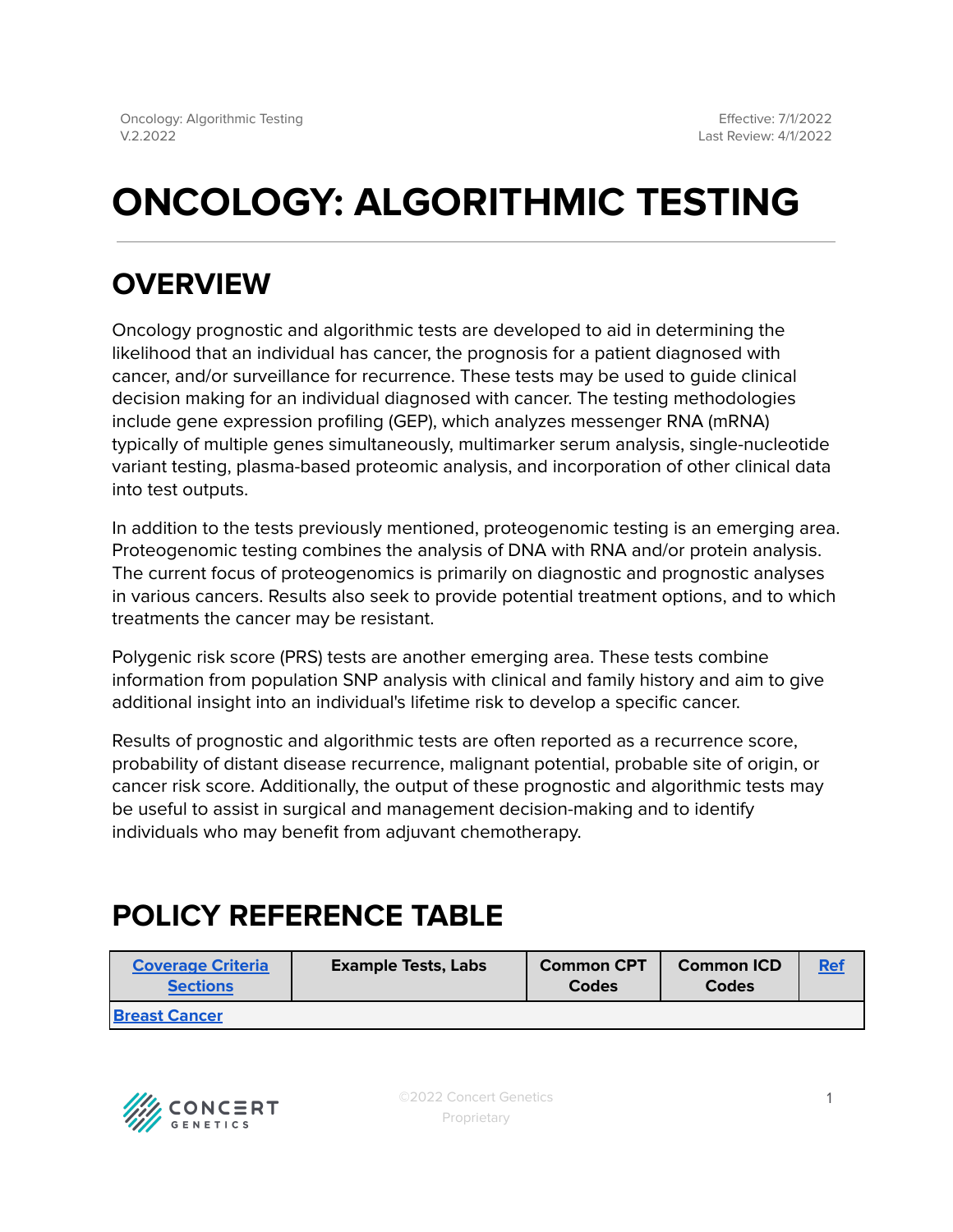| <b>Breast Cancer</b><br><b>Treatment and</b><br><b>Prognostic Algorithmic</b><br><b>Tests</b>             | OncotypeDx Breast<br>Recurrence Score (Genomic<br>Health, Inc.)           | 81519                  | C50.011-C50.929, 1, 2, 3,<br>Z17.0                        | 10                |  |
|-----------------------------------------------------------------------------------------------------------|---------------------------------------------------------------------------|------------------------|-----------------------------------------------------------|-------------------|--|
| <b>Hormone Receptor</b><br><b>Positive Breast Cancer</b><br><b>Prognostic Algorithmic</b><br><b>Tests</b> | EndoPredict, Sividon<br>Diagnostics (Myriad)                              | 81522, S3854           | $C50.011 - C50.929,  1, 2, 3,$<br>D05.00-D05.92,<br>Z17.0 | 10                |  |
|                                                                                                           | <b>Breast Cancer Index</b><br>Prognostic (Biotheranostics)                | 81518                  |                                                           |                   |  |
|                                                                                                           | Prosigna (NanoString<br>Technologies)                                     | 81520,                 |                                                           |                   |  |
| <b>Hormone Receptor</b><br><b>Agnostic Breast</b><br><b>Cancer Prognostic</b><br><b>Algorithmic Tests</b> | MammaPrint (Agendia, Inc.)                                                | 81521, 81523,<br>S3854 | C50.011-C50.929, 1, 2, 3,<br>D05.00-D05.92,<br>Z17.0      | 10                |  |
| <b>Gene Expression</b>                                                                                    | BluePrint (Agendia, Inc.)                                                 | 81599, S3854           |                                                           | 1, 2, 3,          |  |
| <b>Profiling Breast Cancer</b><br><b>Subtyping Tests</b>                                                  | Insight TNBCtype <sup>™</sup> (Insight<br>Molecular Labs)                 | 0153U                  |                                                           | 10                |  |
| <b>Breast DCIS Prognostic</b><br><b>Algorithmic Tests</b>                                                 | OncotypeDX Breast DCIS<br>(Genomic Health, Inc.)                          | 0045U                  | D05.1, Z17.0                                              | 1, 2, 3           |  |
| <b>Colorectal Cancer</b>                                                                                  |                                                                           |                        |                                                           |                   |  |
| <b>Colorectal Cancer</b><br><b>Prognostic Algorithmic</b><br><b>Tests</b>                                 | Oncotype DX Colon<br>Recurrence Score (Genomic<br>Health, Inc.)           | 81525                  | C18.0-C18.9                                               | $\overline{4}$    |  |
|                                                                                                           | GeneFx Colon, Helomics<br>Therapeutics (aka ColDx)<br>(Almac Diagnostics) | 81599                  |                                                           |                   |  |
|                                                                                                           | miR-31now <sup>™</sup> (GoPath<br>Laboratories)                           | 0069U                  |                                                           |                   |  |
| <b>Prostate Cancer</b>                                                                                    |                                                                           |                        |                                                           |                   |  |
| <b>Prostate Cancer</b><br>Treatment and<br>Prognostic Algorithmic<br><b>Tests</b>                         | Oncotype DX Genomic<br>Prostate (Genomic Health, Inc.)                    | 0047U                  | C61                                                       | 5, 6, 7<br>9, 23, |  |
|                                                                                                           | Decipher Prostate Cancer<br>Classifier (GenomeDX<br>Biosciences, Inc.)    | 81542                  |                                                           | 26, 27            |  |
|                                                                                                           | Prolaris (Myriad Genetics)                                                | 81541                  |                                                           |                   |  |

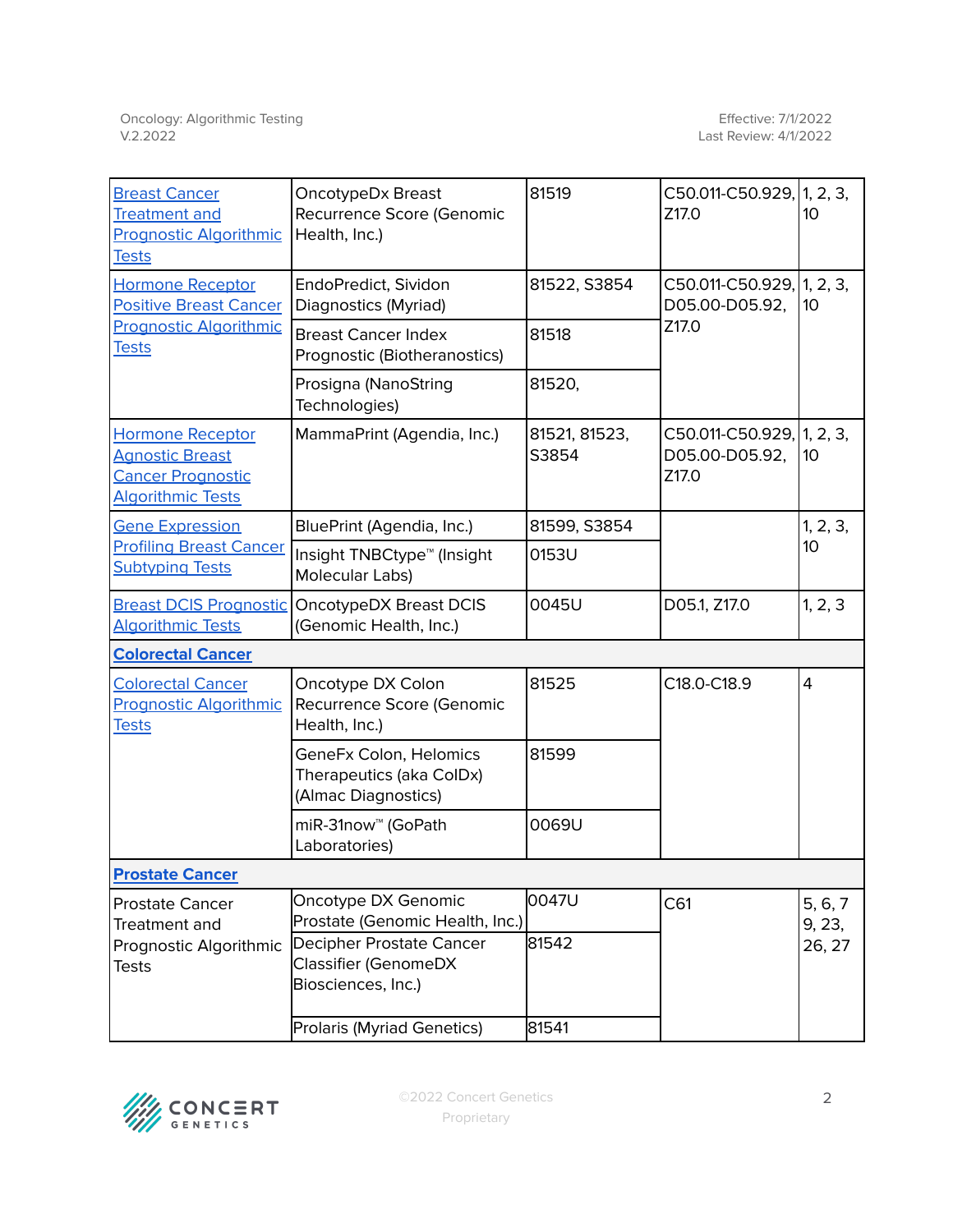|                                                                 | ProMark (Metamark Genetics)                                     | 81599                  |                   |               |
|-----------------------------------------------------------------|-----------------------------------------------------------------|------------------------|-------------------|---------------|
|                                                                 | <b>Prostate Cancer Risk Panel</b><br>(Mayo Medical Laboratories | 0053U                  |                   |               |
| <b>Prostate Cancer Risk</b><br><b>Assessment</b>                | Kallikrein markers (e.g.<br>4Kscore Test, OPKO Lab)             | 81539                  | C61, Z12.5        | 6, 7, 8,<br>9 |
| <b>Algorithmic Tests</b>                                        | Prostate Health Index<br>(Beckman Coulter)                      | 84153, 84154,<br>86316 |                   |               |
|                                                                 | SelectMDx (MDx Health)                                          | 81599                  |                   |               |
|                                                                 | <b>ExoDx Prostate Test</b><br>(ExosomeDx)                       | 0005U                  |                   |               |
| <b>Prostate Cancer</b>                                          | ConfirmMDX (MDxHealth)                                          | 81551                  | C61, Z12.5        | 5, 6, 7,      |
| Diagnostic Algorithmic<br><b>Tests</b>                          | PCA3 testing (e.g. Progensa<br>PCA3 Assay)                      | 81313                  |                   | 9, 23         |
|                                                                 | MiPS (Mi-Prostate), University<br>of Michigan MLabs             | 0113U                  |                   |               |
|                                                                 | <b>Prostate Core Mitomics Test</b>                              | 81479                  |                   |               |
| <b>Thyroid Cancer</b>                                           |                                                                 |                        |                   |               |
| <b>Thyroid Cancer</b><br>Diagnostic Algorithmic<br><b>Tests</b> | ThyroSeq Genomic Classifier<br>(University of Pittsburgh)       | 0026U                  | C73, D44.0, E04.1 | 11, 12,<br>13 |
|                                                                 | ThyGeNEXT (Interpace<br>Diagnostics)                            | 0245U                  |                   |               |
|                                                                 | ThyraMIR (Interpace<br>Diagnostics)                             | 0018U                  |                   |               |
|                                                                 | Afirma Genomic Sequencing<br>Classifier (Veracyte)              | 81546                  |                   |               |
|                                                                 | Afirma Xpression Atlas<br>(Veracyte)                            | 0204U                  |                   |               |
| <b>Uveal Melanoma</b>                                           |                                                                 |                        |                   |               |
| <b>Uveal Melanoma</b><br><b>Prognostic Algorithmic</b>          | DecisionDX-UM (Castle<br>Bioscience, Inc.)                      | 81552, 0081U           | C69.00-C69.92     | 14            |
| <b>Tests</b>                                                    | Uveal Melanoma Prognostic                                       | 81599                  |                   |               |

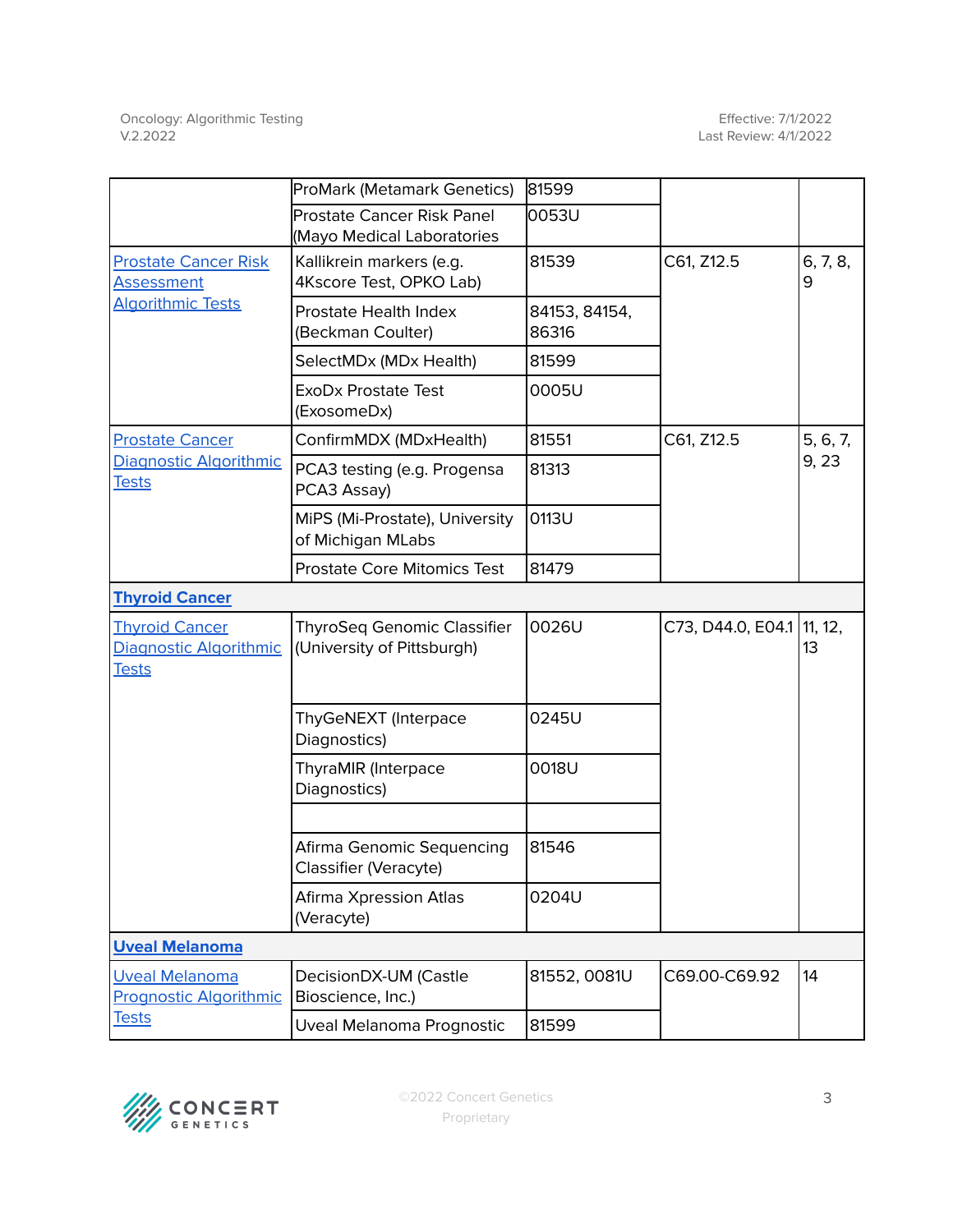|                                                                                 | Test (LabCorp)                                                        |       |                                                                                         |               |  |
|---------------------------------------------------------------------------------|-----------------------------------------------------------------------|-------|-----------------------------------------------------------------------------------------|---------------|--|
| <b>Cutaneous Melanoma</b>                                                       |                                                                       |       |                                                                                         |               |  |
| <b>Cutaneous Melanoma</b><br><b>Prognostic Algorithmic</b><br><b>Tests</b>      | DecisionDX-Melanoma (Castle 81529<br>Biosciences, Inc.)               |       | C43.0-C43.9,<br>C44.0-C44.99,<br>C4A.0-C4A.9,<br>D03.0-D03.9,<br>D04.0-D04.9,<br>Z12.83 | 15, 16        |  |
| <b>Cutaneous Melanoma</b><br>Diagnostic Algorithmic<br><b>Tests</b>             | myPath Melanoma (Castle<br>Biosciences Inc)                           | 0090U | D22-D23, Z12.83                                                                         | 15, 16        |  |
| <b>Cutaneous Melanoma</b><br><b>Risk Assessment</b><br><b>Algorithmic Tests</b> | <b>Pigmented Lesion Assay</b><br>(DermTech)                           | 0089U | D22-D23, Z12.83                                                                         | 15, 16,<br>34 |  |
| <b>Ovarian Cancer</b>                                                           |                                                                       |       |                                                                                         |               |  |
| <b>Ovarian Cancer</b>                                                           | OVA1 (Aspira)                                                         | 81503 | D27.0-D27.9,<br>D39.10-D39.12,<br>D39.9, D49.59,<br>D49.9                               | 17            |  |
| Diagnostic Algorithmic<br><b>Tests</b>                                          | Overa (Aspira)                                                        | 0003U |                                                                                         |               |  |
|                                                                                 | ROMA (Risk of Ovarian<br>Malignancy Algorithm) (Roche<br>Diagnostics) | 81500 |                                                                                         |               |  |
| <b>Ovarian Cancer</b><br><b>Treatment Algorithmic</b><br><b>Tests</b>           | myChoice CDx (Myriad<br>Genetics)                                     | 0172U | C56                                                                                     | 17, 29        |  |
|                                                                                 | Tempus HRD (Tempus Clinical<br>Laboratory)                            | 81479 |                                                                                         |               |  |
| <b>Gynecologic Cancer</b>                                                       |                                                                       |       |                                                                                         |               |  |
| <b>Gynecologic Cancer</b>                                                       | ChemoFx                                                               | 81535 | C51-C57                                                                                 | 17, 24,       |  |
| <b>Treatment Algorithmic</b><br><b>Tests</b>                                    | ChemoFx - Additional Drug                                             | 81536 |                                                                                         | 25, 28        |  |
| <b>Lung Cancer</b>                                                              |                                                                       |       |                                                                                         |               |  |
| <b>Lung Cancer</b><br><b>Treatment Algorithmic</b><br><b>Tests</b>              | VeriStrat (Biodesix)                                                  | 81538 | C34, D38.1,<br>D38.6                                                                    | 32, 35        |  |
|                                                                                 | DetermaRx (Oncocyte)                                                  | 81599 |                                                                                         |               |  |
| <b>Lung Cancer</b><br>Diagnostic Algorithmic                                    | Nodify XL2 (Biodesix)                                                 | 0080U | R91.1                                                                                   | 32, 36        |  |
|                                                                                 | <b>REVEAL Lung Nodule</b>                                             | 0092U |                                                                                         |               |  |

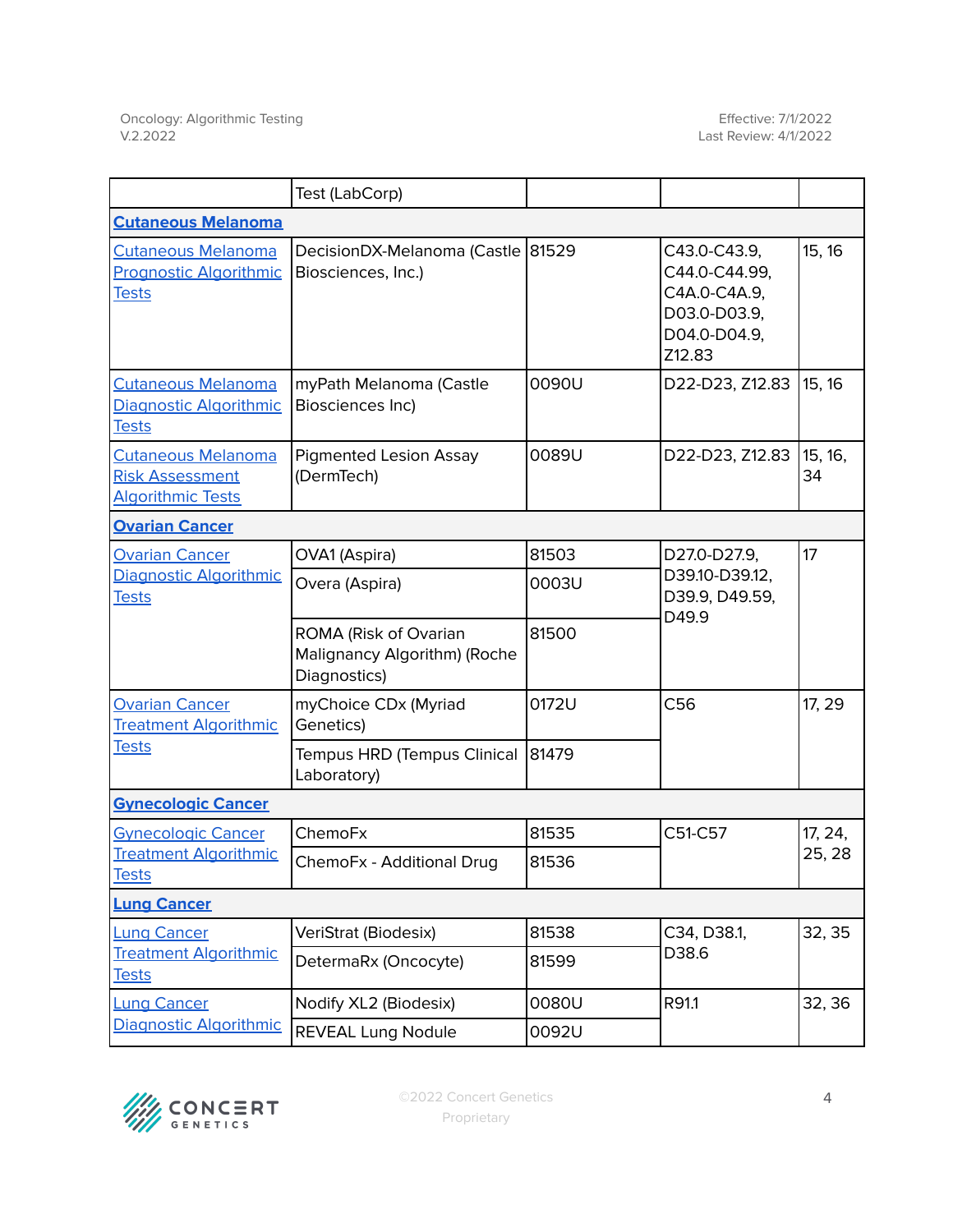| <b>Tests</b>                                                                      | Characterization (MagArray)                             |       |                                |               |
|-----------------------------------------------------------------------------------|---------------------------------------------------------|-------|--------------------------------|---------------|
|                                                                                   | Percepta Bronchial Genomic<br>Classifier (Veracyte)     | 81599 |                                |               |
| <b>Bladder and Urinary Tract Cancer</b>                                           |                                                         |       |                                |               |
| <b>Bladder Cancer</b><br>Diagnostic and<br>Recurrence<br><b>Algorithmic Tests</b> | Cxbladder Triage (Pacific<br>Edge)                      | 81599 | C67.0-C67.9,<br>D09.0, D49.4,  | 18, 19,<br>20 |
|                                                                                   | <b>Cxbladder Detect (Pacific</b><br>Edge)               | 0012M | R31.9, Z85.51                  |               |
|                                                                                   | <b>Cxbladder Monitor (Pacific</b><br>Edge)              | 0013M |                                |               |
|                                                                                   | Xpert Bladder Cancer Monitor<br>(Cepheid)               | 81599 |                                |               |
|                                                                                   | BTA stat <sup>®</sup> (Polymedco)                       | 86294 |                                |               |
| <b>Urinary Tract Cancer</b>                                                       | Alere NMP22 <sup>®</sup> (Alere)                        | 86386 | C67.0-C67.9,                   |               |
| Recurrence<br><b>Algorithmic Tests</b>                                            | Alere NMP22® BladderChek®<br>(Alere)                    | 86386 | D09.0, D49.4,<br>R31.9, Z85.51 |               |
| <b>Pancreatic Cancer</b>                                                          |                                                         |       |                                |               |
| <b>Pancreatic Cyst Risk</b><br><b>Assessment</b><br><b>Algorithmic Tests</b>      | PancraGEN (Interpace<br>Diagnostics)                    | 81479 | C <sub>25</sub>                | 30, 31        |
| <b>Cancer of Unknown Primary</b>                                                  |                                                         |       |                                |               |
| <b>Cancer of Unknown</b><br><b>Primary Gene</b>                                   | Tissue of Origin (Cancer<br>Genetics Inc.)              | 81504 | C79.9, C80.0,<br>C80.1         | 22            |
| <b>Expression Profiling</b><br><b>Tests</b>                                       | CancerTYPE ID<br>(Biotheranostics)                      | 81540 |                                |               |
| <b>Polygenic Risk Score Tests</b>                                                 |                                                         |       |                                |               |
| <b>Breast Cancer</b>                                                              | riskScore (Myriad Genetics)                             | 81599 | Z13.71-Z13.79                  | 21, 33        |
| Polygenic Risk Score<br><b>Tests</b>                                              | AmbryScore-Breast (Ambry<br>Genetics)                   |       | Z80.3                          |               |
|                                                                                   | BrevaGen (Pathogen Sciences<br>Laboratories)            |       |                                |               |
|                                                                                   | BrevaGenplus (Pathogen<br><b>Sciences Laboratories)</b> |       |                                |               |

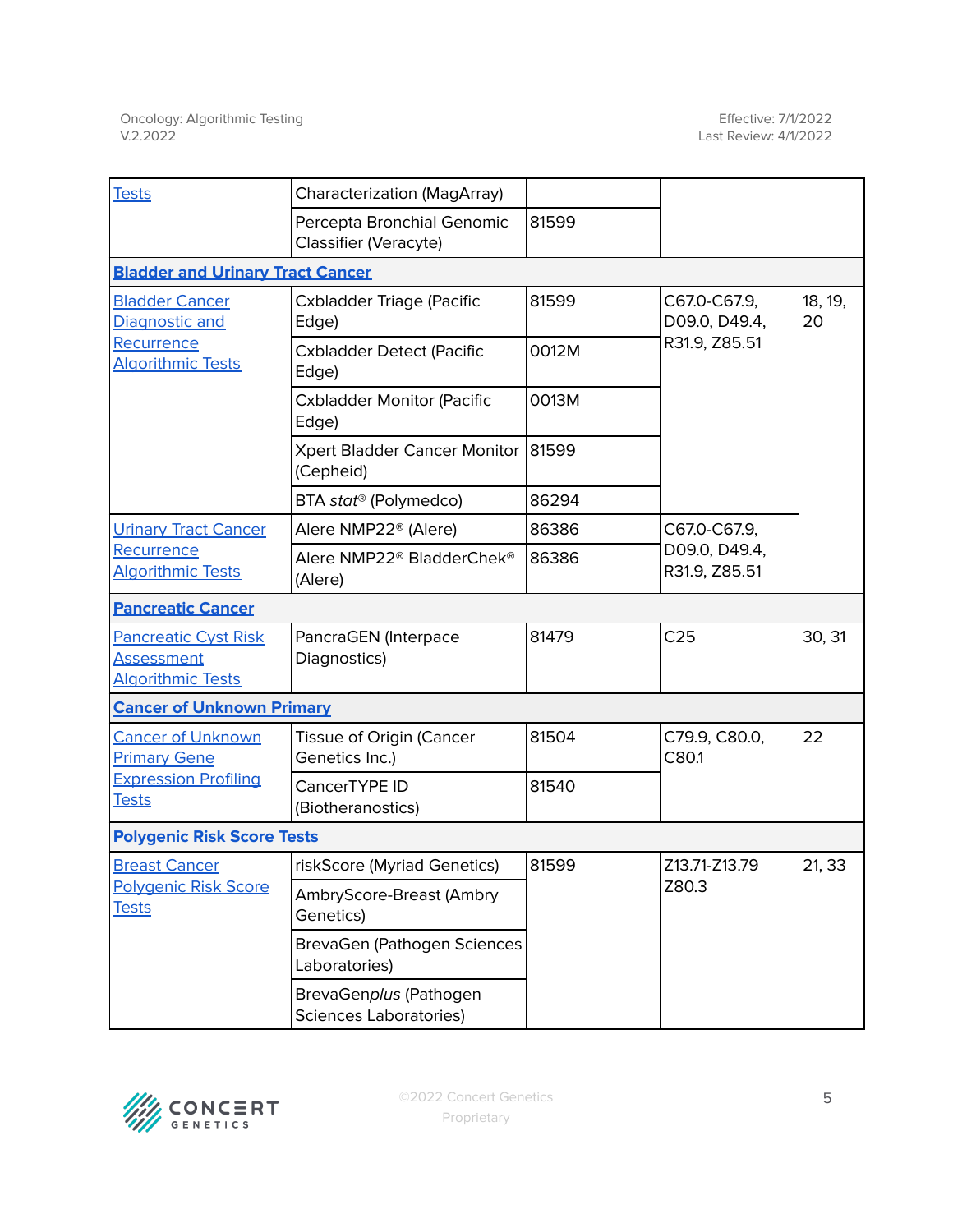| <b>Prostate Cancer</b><br><b>Polygenic Risk Score</b><br><u>Tests</u>               | AmbryScore-Prostate (Ambry<br>Genetics)                         | 81599 | C61, R97.2,<br>Z19.1-Z19.2,<br>Z80.42 | 21, 33 |
|-------------------------------------------------------------------------------------|-----------------------------------------------------------------|-------|---------------------------------------|--------|
| <b>Multiple Myeloma</b><br>Polygenic Risk Score<br><u>Tests</u>                     | <b>MyPRS (Signal Genetics)</b>                                  | 81599 | C90.00-C90.02                         | 21, 33 |
| <b>Oncology: Test-Specific Not Covered Algorithmic Tests</b>                        |                                                                 |       |                                       |        |
| Oncology:<br><b>Test-Specific Not</b><br><b>Covered Algorithmic</b><br><b>Tests</b> | Onco4D (Animated Dynamics, 10083U<br>Inc.)                      |       |                                       |        |
|                                                                                     | LC-MS/MS Targeted<br>Proteomic Assay<br>(OncoOmicDx laboratory) | 0174U |                                       |        |
|                                                                                     | <b>BBDRisk Dx (Silbiotech)</b>                                  | 0067U |                                       |        |
|                                                                                     | PreciseDx Breast Cancer Test<br>(PreciseDx)                     | 0220U |                                       |        |
|                                                                                     | Lymph3Cx Lymphoma<br>Molecular Subtyping Assay                  | 0120U |                                       |        |

## **OTHER RELATED POLICIES**

This policy document provides coverage criteria for tests that determine the risk for or the prognosis for cancer. For other oncology related testing, please refer to:

- **Oncology: Molecular Analysis of Solid Tumors and Hematologic Malignancies** for criteria related to DNA testing of a solid tumor or a blood cancer.
- **Genetic Testing: Hereditary Cancer Susceptibility Syndromes** for criteria related to genetic testing to determine if an individual has an inherited cancer susceptibility syndrome.
- **Oncology: Cancer Screening** for criteria related to the use of non-invasive fecal, urine or blood tests for screening for cancer.
- **Oncology: Circulating Tumor DNA and Circulating Tumor Cells (Liquid Biopsy)** for criteria related to circulating tumor DNA (ctDNA) or circulating tumor cell

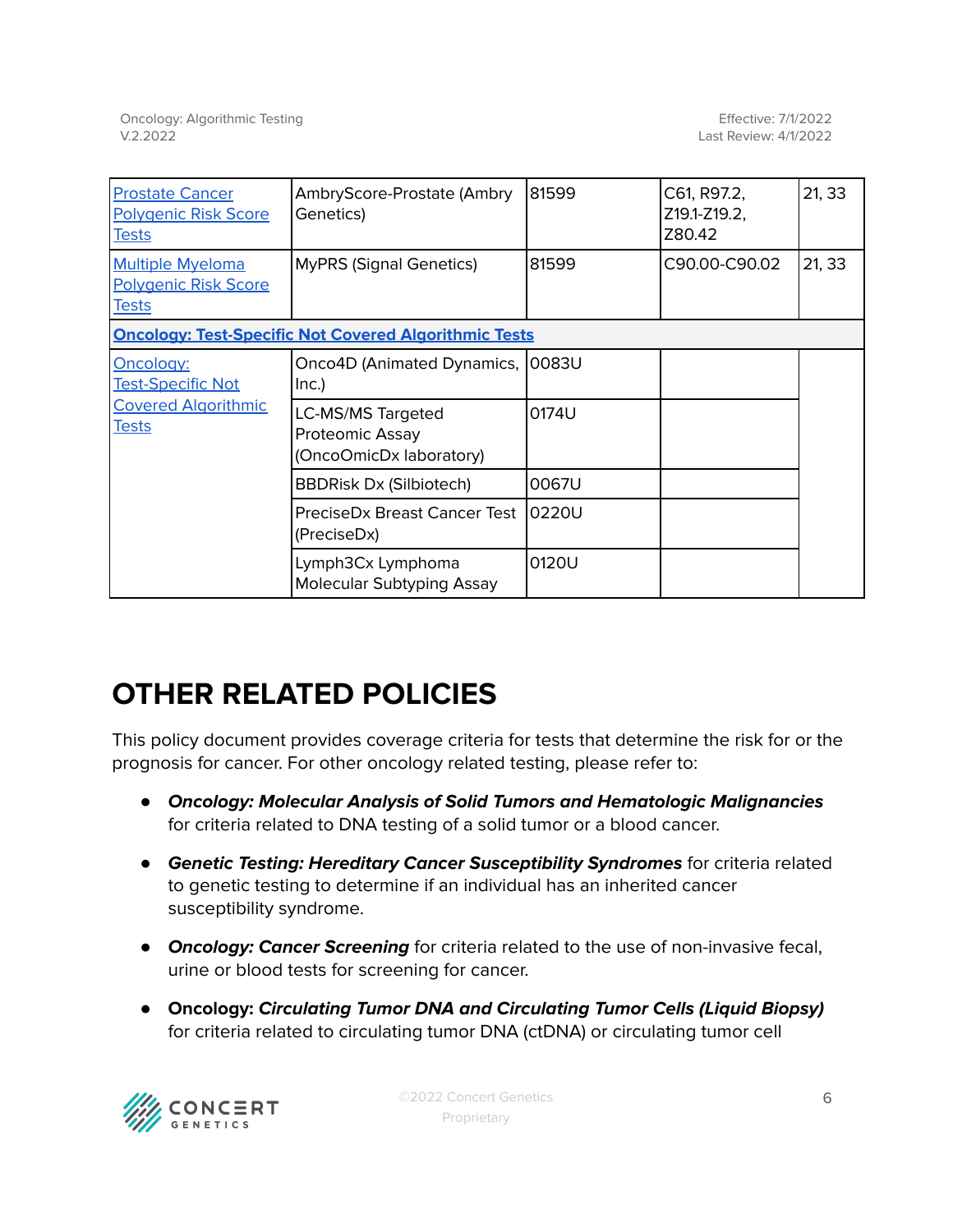testing performed on peripheral blood for cancer diagnosis, management and surveillance.

● **Genetic Testing: General Approach to Genetic Testing** for coverage criteria related to algorithmic testing in oncology that is not specifically discussed in this or another non-general policy.

[back](#page-0-0) to top

## <span id="page-6-0"></span>**COVERAGE CRITERIA**

### <span id="page-6-1"></span>**BREAST CANCER**

### <span id="page-6-2"></span>**Breast Cancer Treatment and Prognostic Algorithmic Tests**

- I. The use of a breast cancer treatment and prognostic algorithmic test (i.e.,, Oncotype DX Breast Recurrence Score) (81519, S3854) is considered **medically necessary** when:
	- A. The member has primary breast cancer, **AND**
	- B. The tumor meets **all** of the following characteristics:
		- 1. Hormone receptor-positive (ie, estrogen receptor-positive or progesterone receptor-positive), **AND**
		- 2. Human epidermal growth factor receptor 2 (HER2)- negative, **AND**
		- 3. Anatomic stage I or II, **AND**
		- 4. Node-negative (lymph nodes with micrometastases [≤2 mm in size] are considered node-negative for this policy statement) or 1 - 3 lymph node positive, **AND**
	- C. The member is considering treatment with adjuvant endocrine therapy (eg, tamoxifen, aromatase inhibitors).
- II. The use of a breast cancer treatment and prognostic algorithmic test (e.g., Oncotype DX Breast Recurrence Score) (81519, S3854) is considered **investigational** for all other indications.

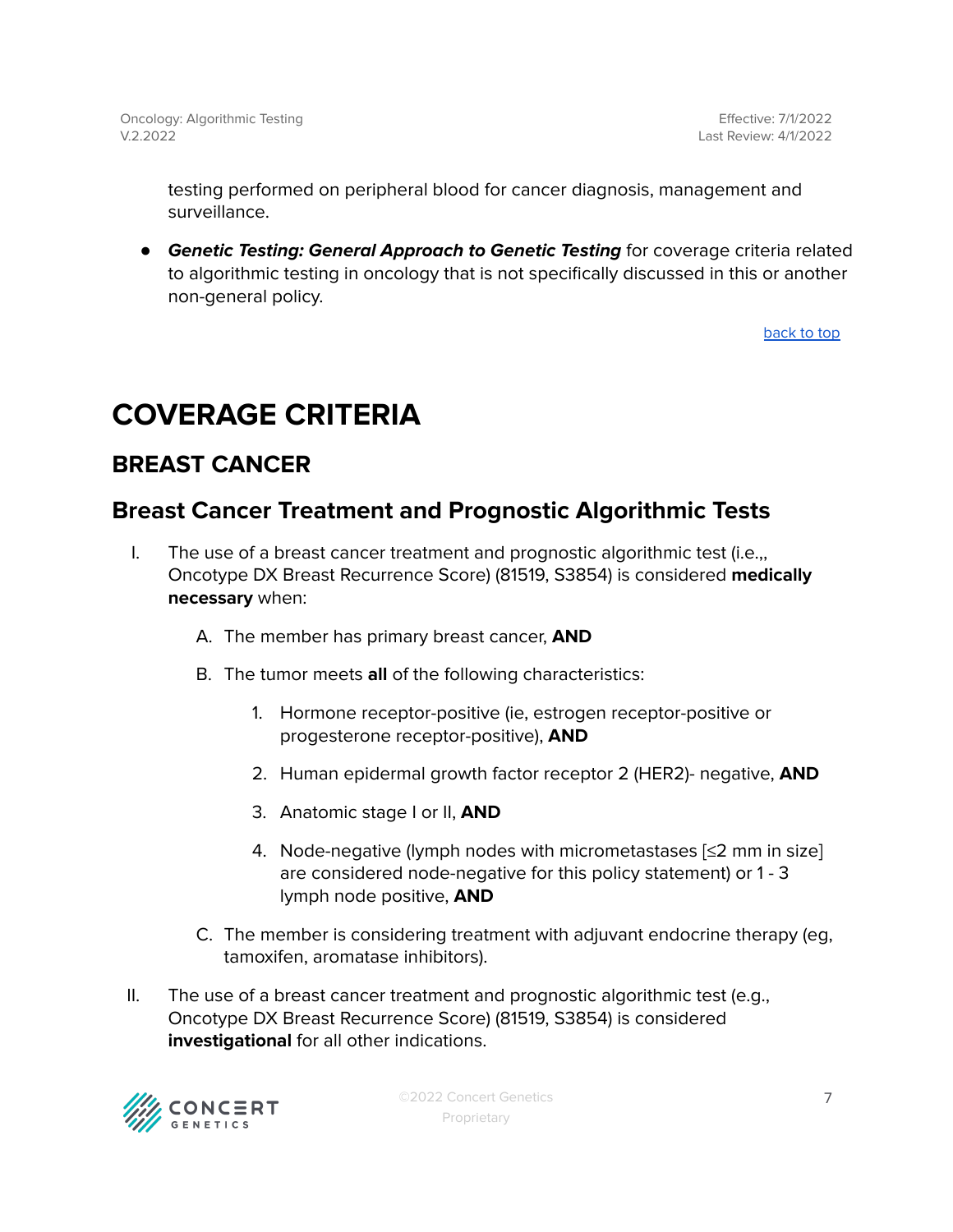### <span id="page-7-0"></span>**Hormone Receptor Positive Breast Cancer Prognostic Algorithmic Tests**

- I. The use of a hormone receptor positive breast cancer prognostic algorithmic test (i.e., Endopredict, Prosigna, Breast Cancer Index) (S3854, 81522, 81520, 81518) is considered **medically necessary** when:
	- A. The member is a female with primary breast cancer, **AND**
	- B. The tumor meets **all** of the following characteristics:
		- 1. Hormone receptor-positive (i.e., estrogen receptor-positive or progesterone receptor-positive); **AND**
		- 2. Human epidermal growth factor receptor 2 (HER2)- negative; **AND**
		- 3. Anatomic stage I or II; **AND**
		- 4. Node negative or one to three positive nodes; **AND**
	- C. The member is considering treatment with adjuvant endocrine therapy (eg, tamoxifen, aromatase inhibitors).
- II. The use of a hormone receptor positive breast cancer prognostic algorithmic test (i.e.., Endopredict, Prosigna, Breast Cancer Index) (S3854, 81522, 81520, 81518,) in men with breast cancer is considered **investigational**.
- III. The use of a hormone receptor positive breast cancer prognostic algorithmic test (i.e., Endopredict, Prosigna, Breast Cancer Index) (S3854, 81522, 81520, 8151) is considered **investigational** for all other indications.

### <span id="page-7-1"></span>**Hormone Receptor Agnostic Breast Cancer Prognostic Algorithmic Tests**

I. The use of a hormone receptor agnostic breast cancer prognostic algorithmic test (i.e, Mammaprint) (S3854, 81521) is considered **medically necessary** when:

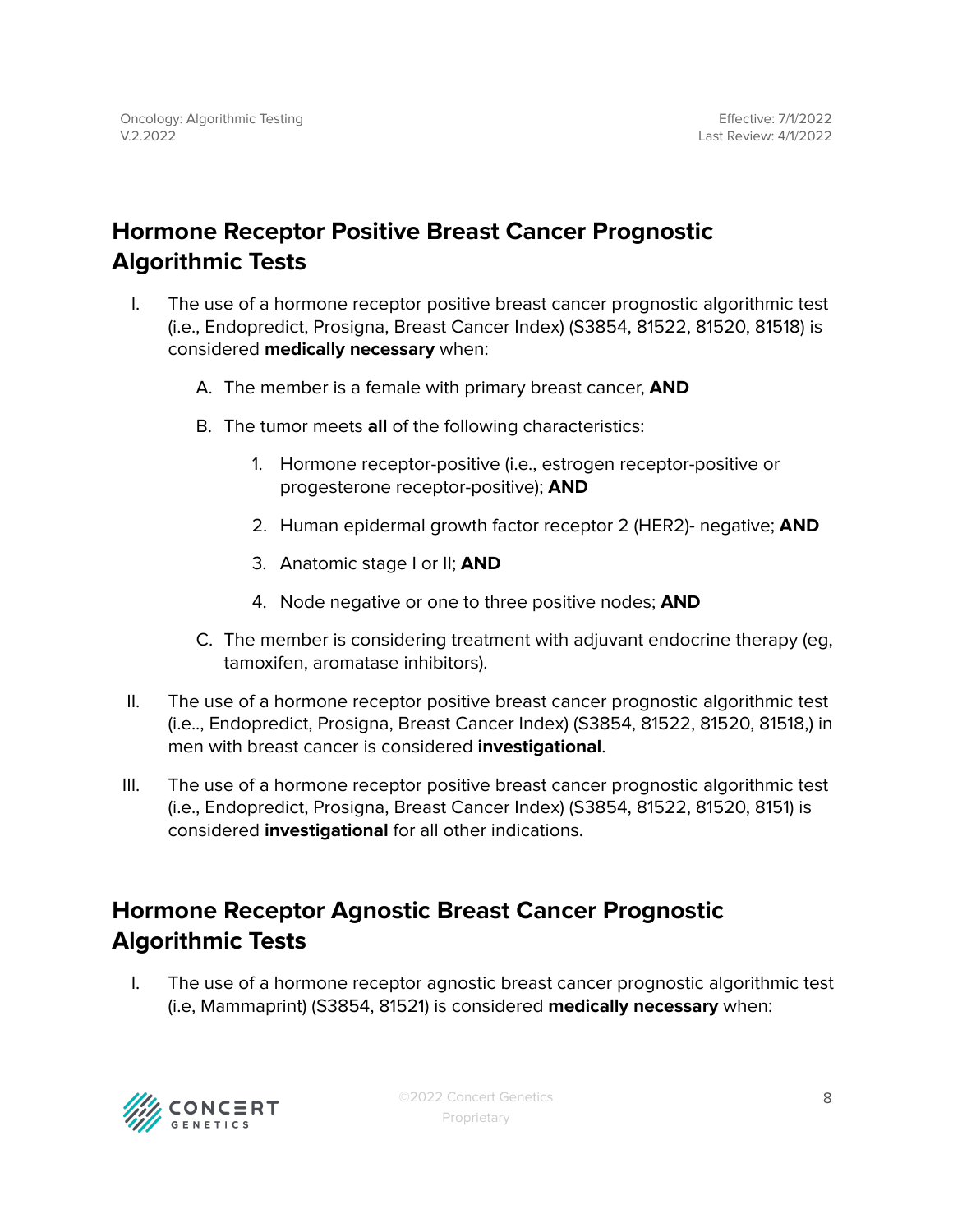- A. The member is a female with primary breast cancer, **AND**
- B. The tumor meets **all** of the following characteristics:
	- 1. Hormone receptor-positive (i.e., estrogen receptor-positive or progesterone receptor-positive) or hormone receptor-negative; **AND**
	- 2. Human epidermal growth factor receptor 2 (HER2)- negative; **AND**
	- 3. Anatomic stage I or II; **AND**
	- 4. Node-negative or one to three positive nodes; **AND**
- C. The member is considering treatment with adjuvant endocrine therapy (eg, tamoxifen, aromatase inhibitors).
- II. The use of a hormone receptor agnostic breast cancer prognostic algorithmic test (i.e., Mammaprint) (81521) in men with breast cancer is considered **investigational**.
- III. The use of a hormone receptor agnostic breast cancer prognostic algorithmic test (i.e, Mammaprint) (81521) is considered **investigational** for all other indications.

#### <span id="page-8-0"></span>**Gene Expression Profiling Breast Cancer Subtyping Tests**

I. Gene expression profiling breast cancer subtyping tests (e.g., BluePrint, Insight TNBCtype) (0153U, 81599) are considered **investigational**.

#### <span id="page-8-1"></span>**Breast DCIS Prognostic Algorithmic Tests**

I. Breast DCIS prognostic algorithmic tests (e.g., OncotypeDX Breast DCIS Score) (0045U) are considered **investigational**.

[back](#page-0-0) to top

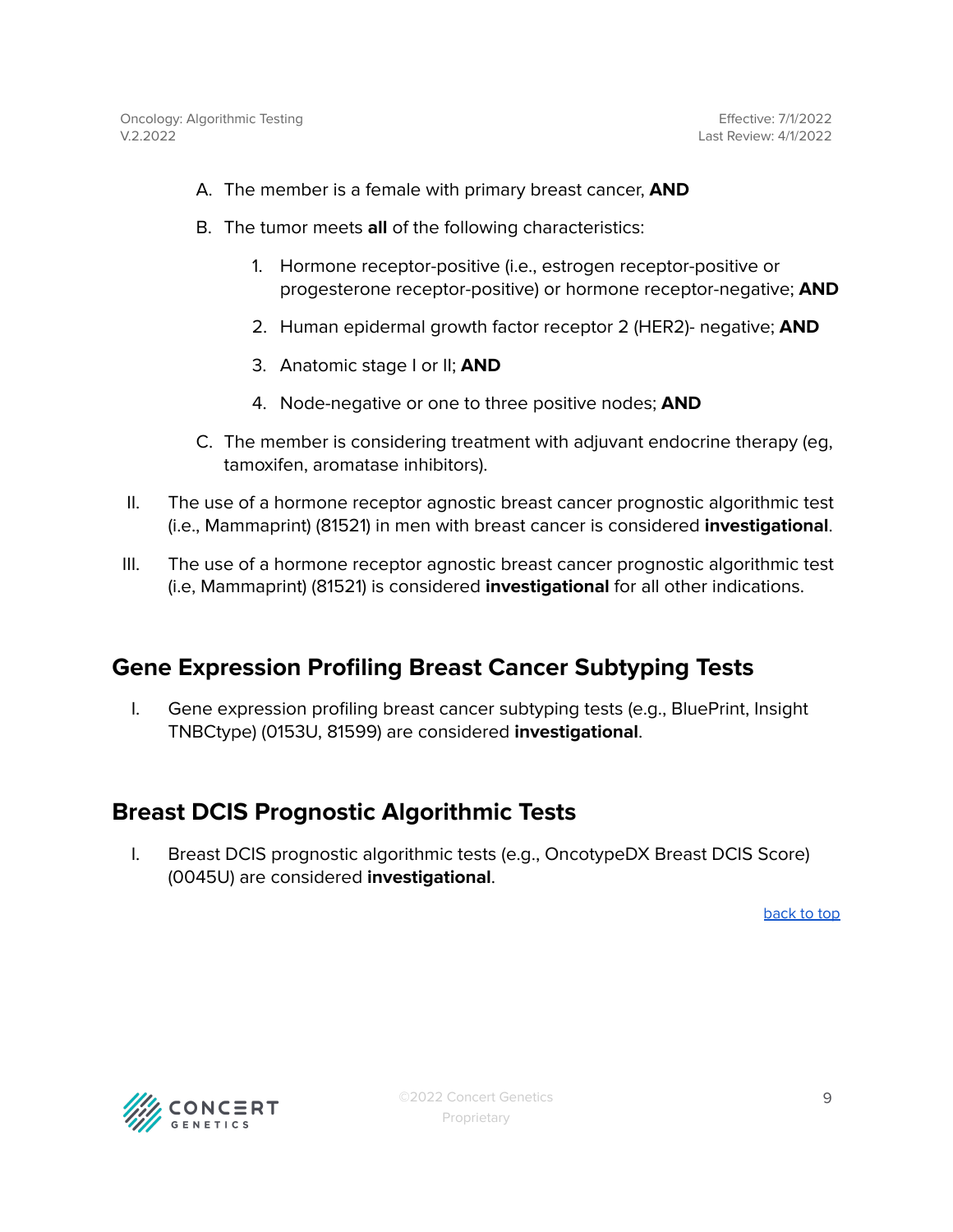### <span id="page-9-0"></span>**COLORECTAL CANCER**

### <span id="page-9-1"></span>**Colorectal Cancer Prognostic Algorithmic Tests**

I. Colorectal cancer prognostic algorithmic tests (e.g. OncotypeDx Colon Recurrence Score, GeneFX Colon) (81525, 81599) are considered **investigational**.

[back](#page-0-0) to top

### <span id="page-9-2"></span>**PROSTATE CANCER**

### **Prostate Cancer Treatment and Prognostic Algorithmic Tests**

- I. The use of a prostate cancer treatment and prognostic algorithmic test (i.e. Prolaris, Decipher Prostate Cancer Genomic Classifier, Oncotype DX Prostate) (81541, 81542, 0047U) is considered **medically necessary** when:
	- II. The member meets all of the following:
		- III. The member has low or favorable intermediate-risk prostate cancer, **AND**
		- IV. The member has a life expectancy of  $\geq$  10 years, **OR**
- V. The use of a prostate cancer treatment and prognostic algorithmic test (i.e. Prolaris, Decipher Prostate Cancer Genomic Classifier) (81541, 81542) is considered **medically necessary** when:
	- VI. The member meets all of the following:
		- VII. The member has unfavorable intermediate- and high-risk prostate cancer **AND**
		- VIII. The member has a life expectancy of  $\geq$  10 years
- IX. The use of the Decipher assay (81542) to inform adjuvant treatment and counseling for risk stratification is considered **medically necessary** when the member meets the following:
	- A. Adverse features are found post-radical prostatectomy, including but not limited to PSA resistance/recurrence .
- X. The use of a prostate cancer treatment and prognostic algorithmic test (e.g. Prolaris, Decipher Prostate Cancer Genomic Classifier) (81541, 81542) is considered **investigational** for all other indications.

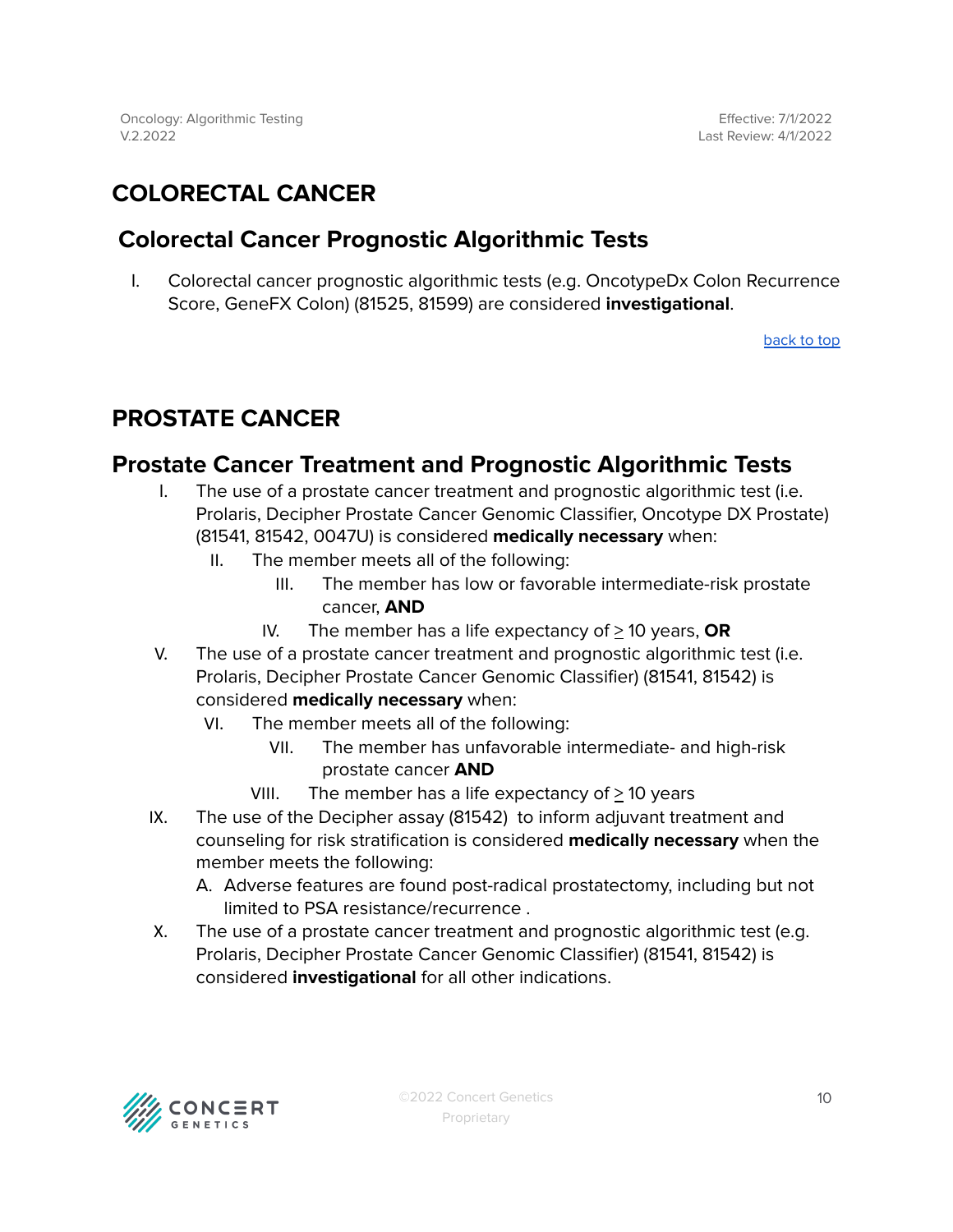Effective: 7/1/2022 Last Review: 4/1/2022

### <span id="page-10-0"></span>**Prostate Cancer Risk Assessment Algorithmic Tests**

I. Prostate cancer risk assessment algorithmic tests (e.g., 4Kscore (81539), Prostate Health Index (84153, 84154, 86316), SelectMDx (81599), ExoDx Prostate Test (0005U), Apfinity (0021U)) are considered **investigational**.

### <span id="page-10-1"></span>**Prostate Cancer Diagnostic Algorithmic Tests**

I. Prostate cancer diagnostic algorithmic tests (e.g. ConfirmMDx (81551), Progensa PCA3 Assay (81313), MiPS (0013U), Prostate Core Mitomics Test (81479)) are considered **investigational**.

[back](#page-0-0) to top

### <span id="page-10-2"></span>**THYROID CANCER**

### <span id="page-10-3"></span>**Thyroid Cancer Diagnostic Algorithmic Tests**

- I. The use of a thyroid cancer diagnostic algorithmic test (e.g., ThyroSeq Genomic Classifier, ThyGeNEXT, ThyraMIR, Afirma Genomic Sequence Classifier, Afirma Gene Expression Classifier, Afirma MTC, Afirma Xpression Atlas) (0026U, 0018U, 0208U, 0204U, 0245U, 0287U, 81546) in fine needle aspirates of thyroid nodules is considered **medically necessary** when:
	- A. The fine needle aspirates showed [indeterminate](#page-16-0) or suspicious cytologic [findings](#page-16-0), **AND**
	- B. Clinical and/or radiologic findings of the thyroid nodules are indeterminate or suspicious of malignancy, **AND**
	- C. The result of the test would affect surgical decision making.
- II. The use of a thyroid cancer diagnostic algorithmic test (e.g., ThyroSeq Genomic Classifier, ThyGeNEXT, ThyraMIR, Afirma Genomic Sequence Classifier, Afirma Gene Expression Classifier, Afirma MTC, Afirma Xpression Atlas) (0026U, 0018U, 0208U, 0204U, 0245U, 81546) in fine needle aspirates of thyroid nodules is considered **investigational** for all other indications.

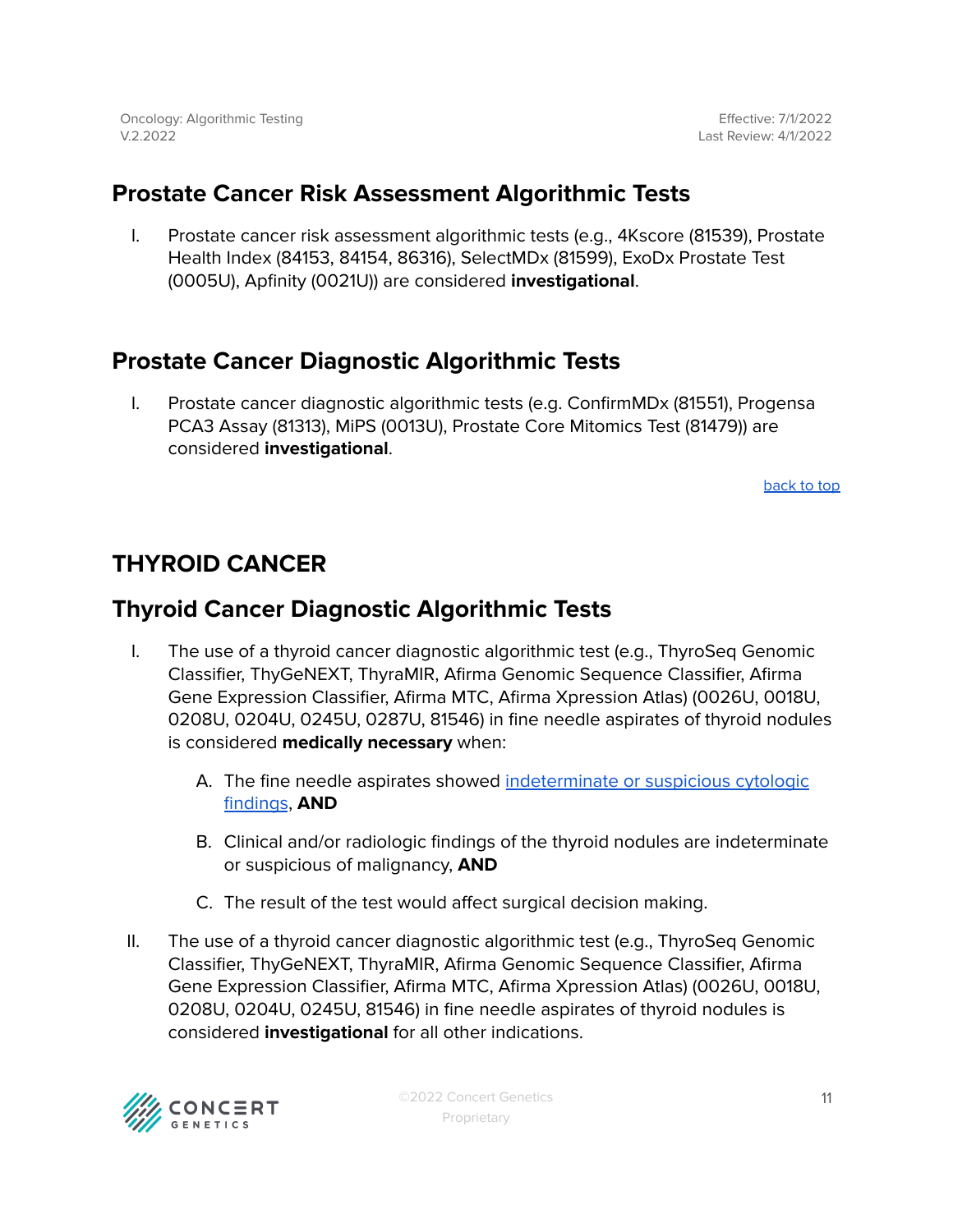Effective: 7/1/2022 Last Review: 4/1/2022

[back](#page-0-0) to top

### <span id="page-11-0"></span>**UVEAL MELANOMA**

### <span id="page-11-1"></span>**Uveal Melanoma Prognostic Algorithmic Tests**

- I. The use of a uveal melanoma prognostic algorithmic test (e.g., DecisionDX-UM or Uveal Melanoma Prognostic Test) (81552, 0081U, 81599) is considered **medically necessary** when:
	- A. The member has primary, localized uveal melanoma.
- II. The use of a uveal melanoma prognostic algorithmic test (e.g., DecisionDX-UM or Uveal Melanoma Prognostic Test) (81552, 0081U, 81599) is considered **investigational** for all other indications.

[back](#page-0-0) to top

### <span id="page-11-2"></span>**CUTANEOUS MELANOMA**

### <span id="page-11-3"></span>**Cutaneous Melanoma Prognostic Algorithmic Tests**

I. Cutaneous melanoma prognostic algorithmic tests (e.g., Decision-DX Melanoma) (81529) are considered **investigational**.

### <span id="page-11-4"></span>**Cutaneous Melanoma Diagnostic Algorithmic Tests**

I. Cutaneous melanoma diagnostic algorithmic tests (e.g. myPath) (0090U) are considered **investigational**.

### <span id="page-11-5"></span>**Cutaneous Melanoma Risk Assessment Algorithmic Tests**

I. Cutaneous melanoma risk assessment algorithmic tests (e.g. Pigmented Lesion Assay) (0089U) are considered **investigational**.



©2022 Concert Genetics Proprietary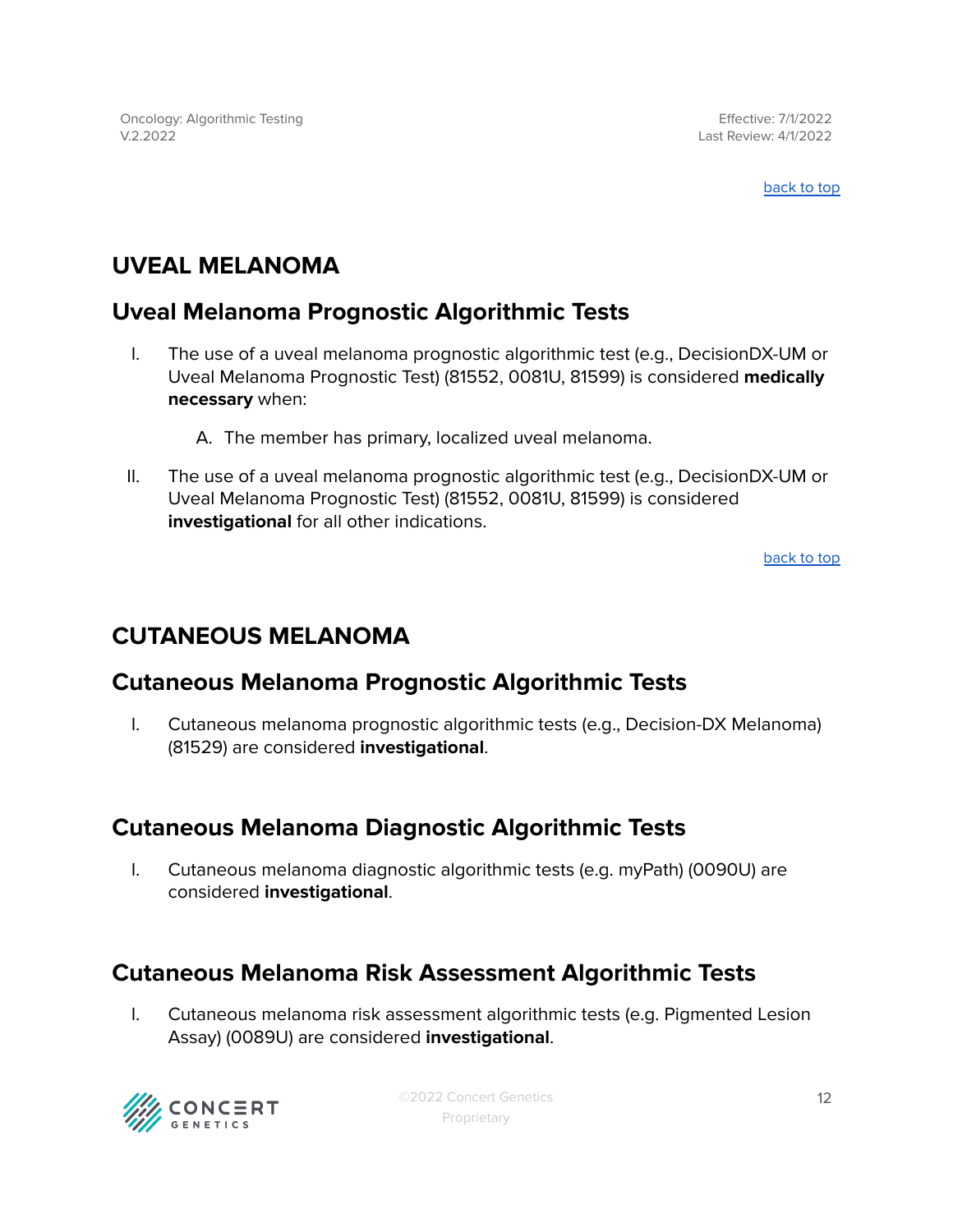#### [back](#page-0-0) to top

### <span id="page-12-0"></span>**OVARIAN CANCER**

### <span id="page-12-1"></span>**Ovarian Cancer Diagnostic Algorithmic Tests**

- I. Ovarian cancer diagnostic algorithmic tests (e.g., OVA1, Overa, and ROMA) (0003U, 81500, 81503) are considered **investigational** for all indications, including but not limited to:
	- A. Preoperative evaluation of adnexal masses to triage for malignancy
	- B. Screening for ovarian cancer
	- C. Selecting patients for surgery for an adnexal mass
	- D. Evaluation of patients with clinical or radiologic evidence of malignancy
	- E. Evaluation of patients with nonspecific signs or symptoms suggesting possible malignancy
	- F. Postoperative testing and monitoring to assess surgical outcome and/or to detect recurrent malignant disease following treatment

### <span id="page-12-2"></span>**Ovarian Cancer Treatment Algorithmic Tests**

- I. Ovarian cancer treatment algorithmic tests (e.g., myChoice CDx) (0172U, 81479) are considered **medically necessary** when:
	- A. The member has a diagnosis of ovarian cancer, **AND**
	- B. The member is being considered for PARP inhibitor therapy
- II. Ovarian cancer treatment algorithmic tests (e.g., myChoice CDx) (0172U, 81479) are considered **investigational** for all other indications.

[back](#page-0-0) to top

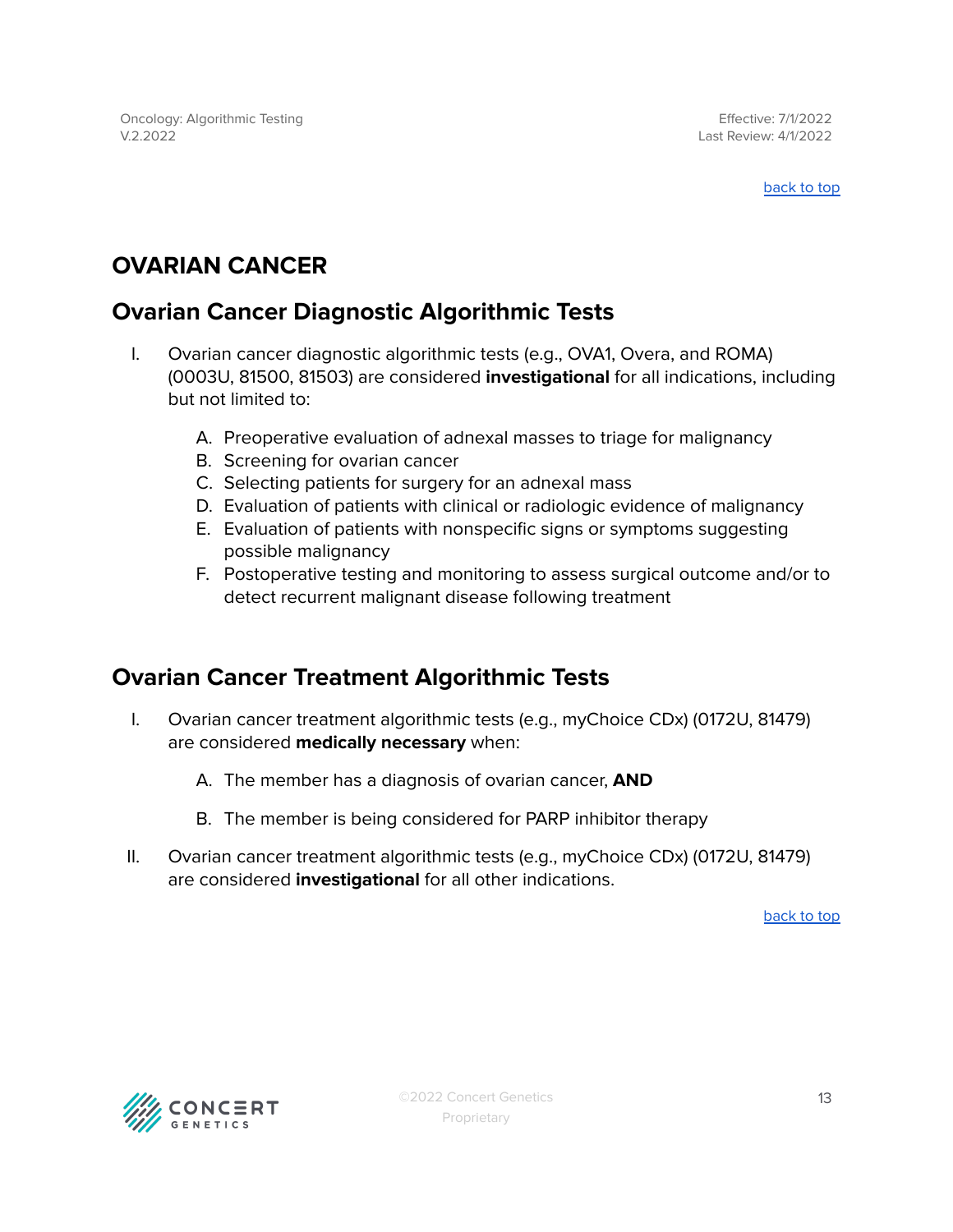### <span id="page-13-0"></span>**GYNECOLOGIC CANCER**

### <span id="page-13-1"></span>**Gynecologic Cancer Treatment Algorithmic Tests**

I. Gynecologic cancer treatment algorithmic tests (e.g. ChemoFX, ChemoFX - Additional Drug) (81535, 81536) in the assessment of gynecological cancers are considered **investigational.**

### **LUNG CANCER**

### <span id="page-13-2"></span>**Lung Cancer Treatment Algorithmic Tests**

I. Lung cancer treatment algorithmic tests (e.g. Veristrat, DetermaRx) (81538, 81599) are considered **investigational**.

### <span id="page-13-3"></span>**Lung Cancer Diagnostic Algorithmic Tests**

I. Lung cancer diagnostic algorithmic tests (e.g. NodifyXL2, Reveal Lung Nodule Characterization, Percepta Bronchial Genomic Classifier) (0080U, 0092U, 81599) are considered **investigational**, including for members with undiagnosed pulmonary nodules.

[back](#page-0-0) to top

### <span id="page-13-4"></span>**BLADDER AND URINARY TRACT CANCER**

#### **Bladder Cancer Diagnostic and Recurrence Algorithmic Tests**

I. Bladder cancer diagnostic and recurrence algorithmic tests (e.g., Cxbladder Triage, Cxbladder Detect, Cxbladder Monitor, Xpert Bladder Cancer Monitor, BTAstat ) (0012M, 0013M, 81599, 86294) are considered **investigational**.

[back](#page-0-0) to top

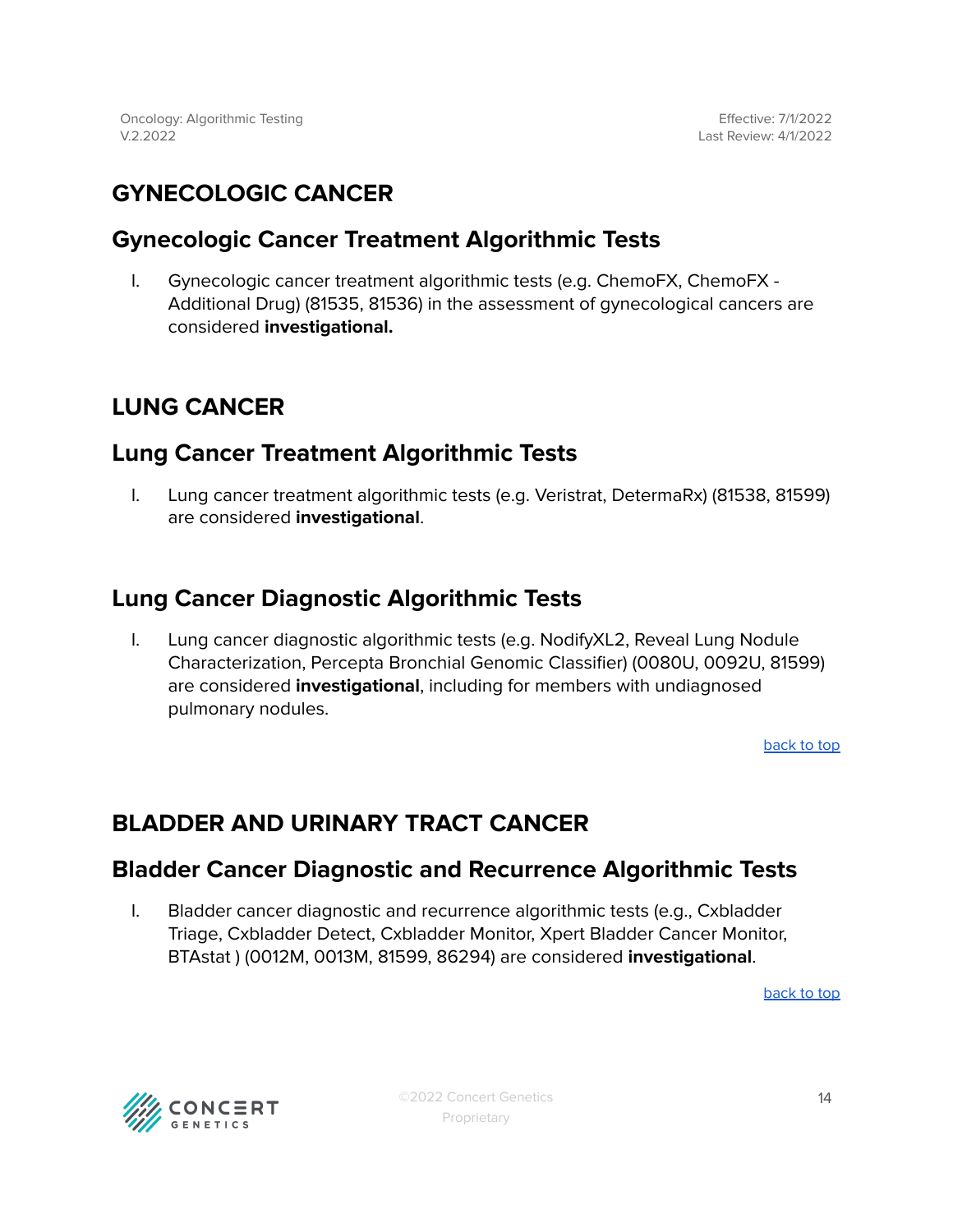Effective: 7/1/2022 Last Review: 4/1/2022

### <span id="page-14-0"></span>**Urinary Tract Cancer Recurrence Algorithmic Tests**

I. Urinary tract cancer recurrence algorithmic tests (e.g., Alere NMP22, Alere NMP22 BladderCheck) (86386) are considered **investigational**.

[back](#page-0-0) to top

### <span id="page-14-1"></span>**PANCREATIC CANCER**

#### <span id="page-14-2"></span>**Pancreatic Cyst Risk Assessment Algorithmic Tests**

I. Pancreatic cyst risk assessment algorithmic tests (e.g., PancraGEN) (81479) are considered **investigational**.

[back](#page-0-0) to top

### <span id="page-14-3"></span>**CANCER OF UNKNOWN PRIMARY**

#### <span id="page-14-4"></span>**Cancer of Unknown Primary Gene Expression Profiling Tests**

I. The use of a cancer of unknown primary gene expression profiling test (81504, 81540) to evaluate the site of origin of a tumor of unknown primary, or to distinguish a primary from a metastatic tumor is considered **investigational**.

[back](#page-0-0) to top

### <span id="page-14-5"></span>**POLYGENIC RISK SCORE TESTS**

#### <span id="page-14-6"></span>**Breast Cancer Polygenic Risk Score Tests**

I. The use of a breast cancer polygenic risk score test (81599) is considered **investigational**.

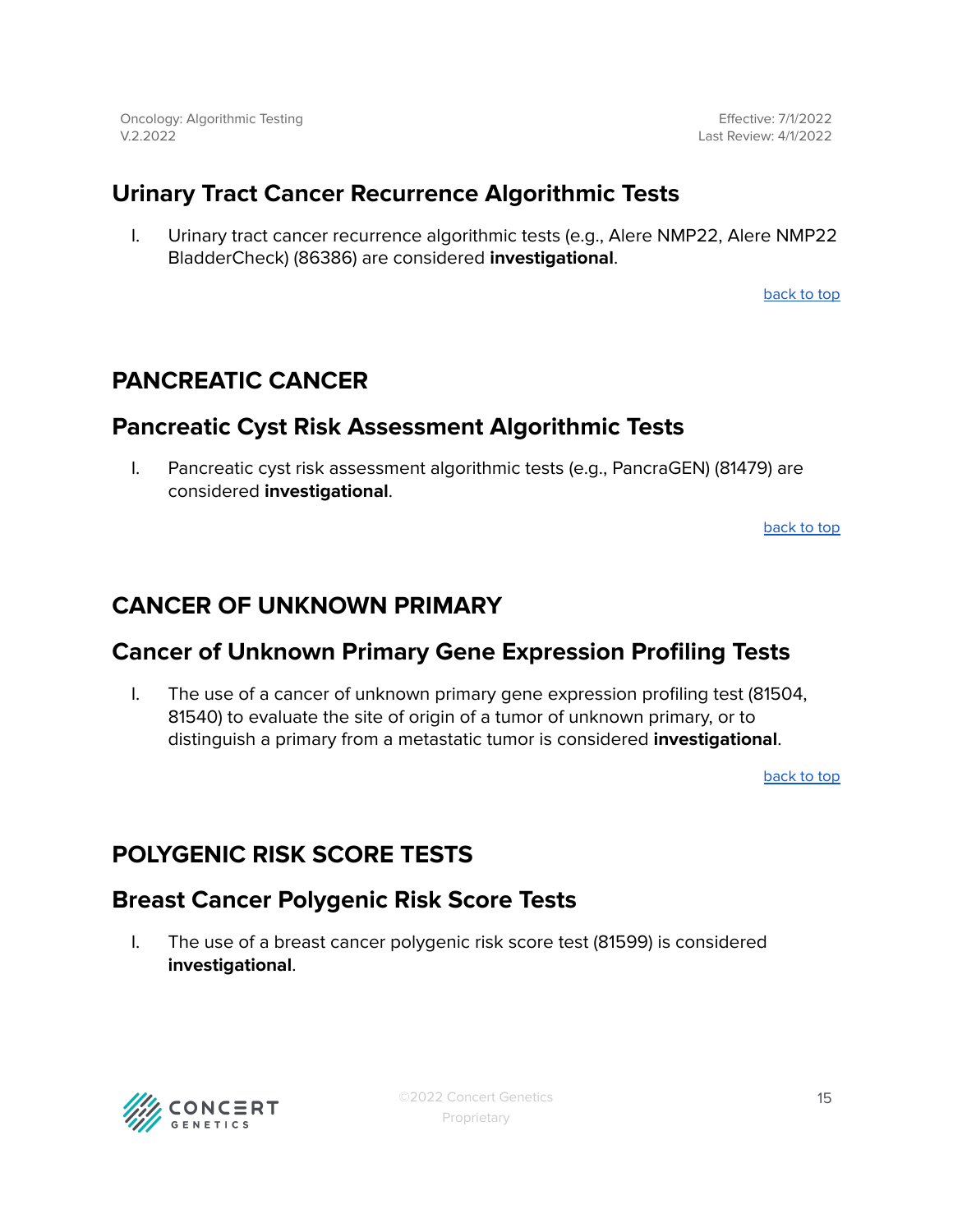Effective: 7/1/2022 Last Review: 4/1/2022

### <span id="page-15-0"></span>**Prostate Cancer Polygenic Risk Score Tests**

I. The use of a prostate cancer polygenic risk score test (e.g. AmbryScore) (81599) is considered **investigational**.

### <span id="page-15-1"></span>**Multiple Myeloma Polygenic Risk Score Tests**

I. The use of a multiple myeloma polygenic risk score test (e.g., myPRS) (81599) is considered **investigational**.

[back](#page-0-0) to top

### <span id="page-15-2"></span>**ONCOLOGY: TEST-SPECIFIC NOT COVERED ALGORITHMIC TESTS**

- I. The use of these specific oncology algorithmic tests are considered **investigational**:
	- A. BBDRisk Dx™ (0067U)
	- B. Onco4D™ (0083U)
	- C. Lymph3Cx Lymphoma Molecular Subtyping Assay (0120U)
	- D. LC-MS/MS Targeted Proteomic Assay (0174U)
	- E. PreciseDxTM Breast Cancer Test (0220U)

[back](#page-0-0) to top

## **CLINICAL CONSIDERATIONS**

The Oncotype DX, EndoPredict, the Breast Cancer Index, MammaPrint, and Prosigna assays should only be ordered on a tissue specimen obtained during surgical removal of the tumor and after subsequent pathology examination of the tumor has been completed and determined to meet the above criteria (ie, the test should not be ordered on a preliminary core biopsy). The test should be ordered in the context of a physician-patient

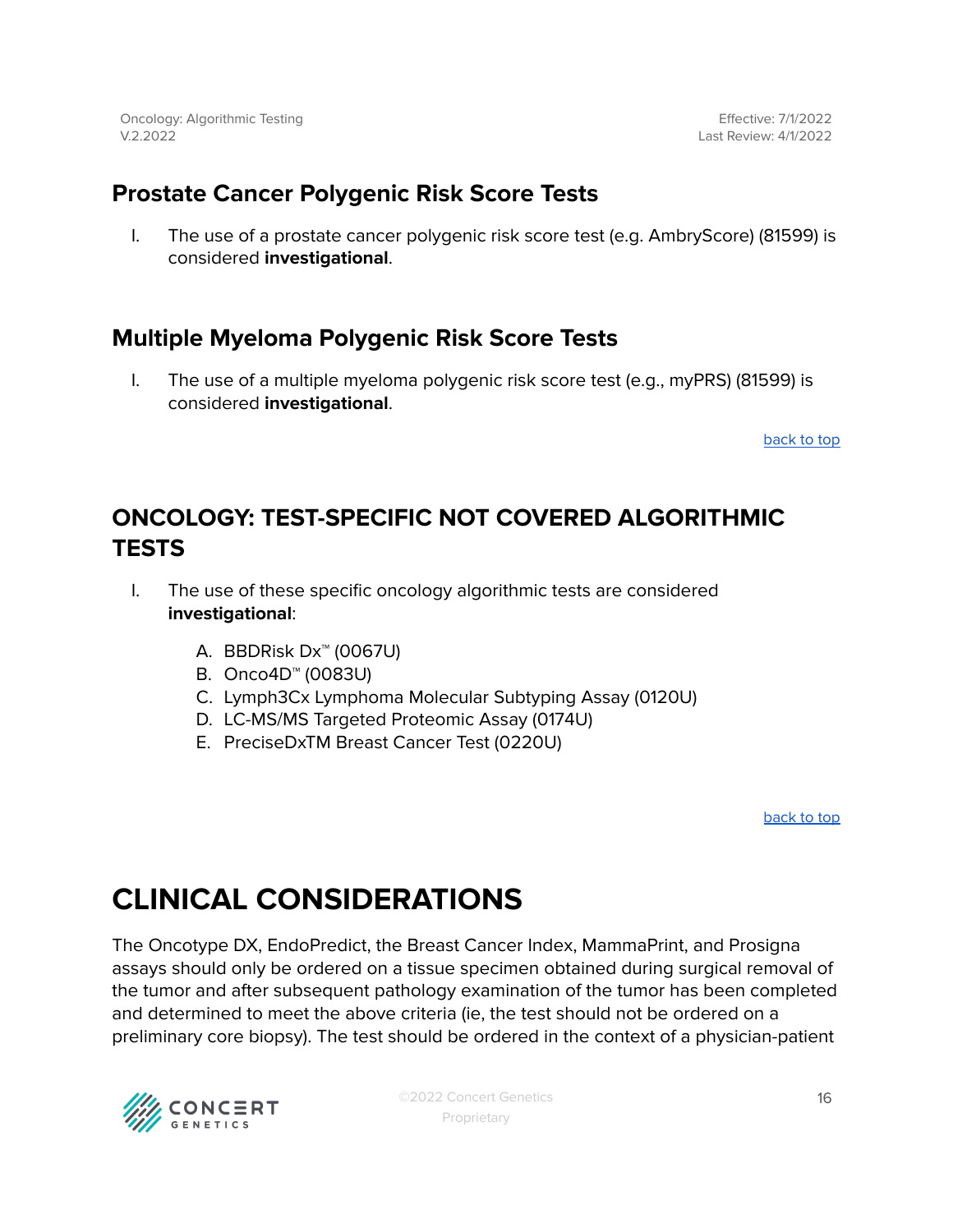Effective: 7/1/2022 Last Review: 4/1/2022

discussion regarding risk preferences when the test result will aid in making decisions regarding chemotherapy.

For patients who otherwise meet the criteria for gene expression profiling for breast cancer but who have multiple ipsilateral primary tumors, a specimen from the tumor with the most aggressive histologic characteristics should be submitted for testing. It is not necessary to test each tumor; treatment is based on the most aggressive lesion.

[back](#page-0-0) to top

## <span id="page-16-0"></span>**DEFINITIONS**

- 1. **Thyroid nodules with indeterminate findings** include Bethesda diagnostic category III (atypia/follicular lesion of undetermined significance) or Bethesda diagnostic category IV (follicular neoplasm/suspicion for a follicular neoplasm)
- 2. **Somatic** mutations can occur in any of the cells of the body except the germ cells (sperm and egg) and therefore are not passed on to children. These alterations can (but do not always) cause cancer or other diseases.

[back](#page-0-0) to top

## **BACKGROUND AND RATIONALE**

#### **Practice Guidelines and Committee Statements**

National Comprehensive Cancer Network (NCCN):

#### Adjuvant Chemotherapy for Node-Negative Breast Cancer

Current NCCN guidelines on the use of multigene assays for consideration of addition of adjuvant systemic chemotherapy to adjuvant endocrine therapy for breast cancer (v.8.2021) recognize that multigene assays provide prognostic and therapy-predictive information that compliments T,N,M biomarker information and based on higher level evidence there is uniform NCCN consensus that the intervention is appropriate (category 1) and support strong consideration 21-gene RT-PCR assay (specifically OncotypeDx) to help estimate the likelihood of recurrence and the benefit from chemotherapy and cites

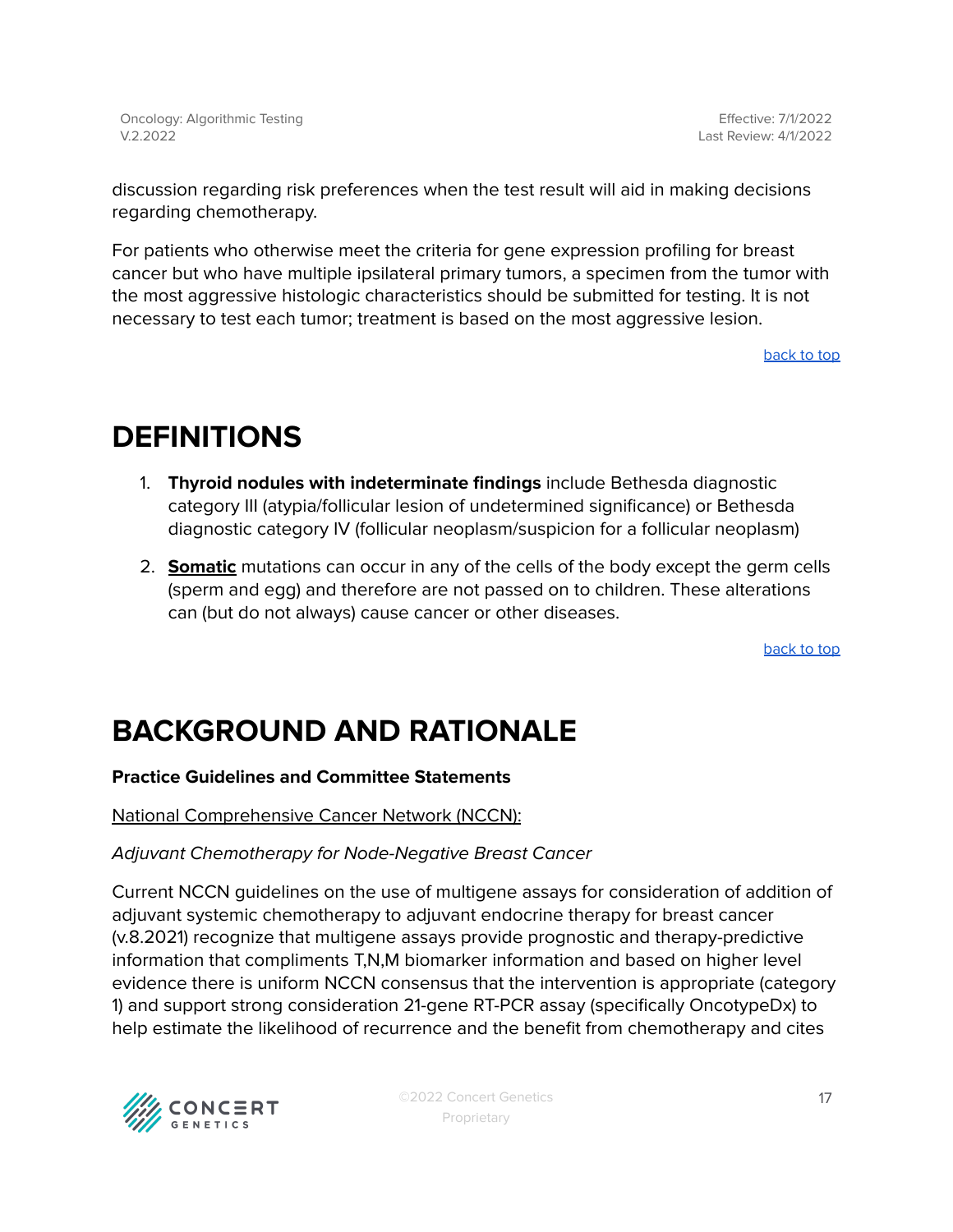this as the preferred test. The panel also recognizes other multigene expression assays to help predict risk of recurrence including MammaPrint (category 1), Endopredict, Breast Cancer Index and Prosignia (category 2A) for node-negative, ER+, HER2- breast cancer with pT1, pT2, or pT3; and pN0 and tumor less than 0.5 cm. They further state that only one of these assays should be ordered for an individual patient and tumor.

NCCN indicates that most breast cancer clinical trials have been performed in females, which necessitates extrapolation of the results to males with breast cancer. For molecular assays like Oncotype DX, the limited available data suggests that this 21-gene assay recurrence score for prognostic information is applicable to males with breast cancer.

#### Adjuvant Chemotherapy for Node-Positive Breast Cancer

Current NCCN guidelines on the use of multigene assays for consideration of addition of adjuvant systemic chemotherapy to adjuvant endocrine therapy for breast cancer (v.8.2021) recognize that multigene assays provide prognostic and therapy-predictive information that compliments T,N,M biomarker information and based on lower level evidence there is uniform NCCN consensus that the intervention is appropriate (category 2A) and support the consideration of multigene assay to assess prognosis and determine chemotherapy benefit for node-positive,  $ER+$ , HER2- breast cancer with pN1mi ( $\leq$ 2 mm axillary node metastasis) or N1 (<4 nodes).

#### Extended Endocrine Therapy for Breast Cancer

Current NCCN guidelines (v.8.2021) provides a flow chart on adjuvant endocrine therapy recommendations and considerations, based on menopausal status at diagnosis and after 5 years of therapy, and on prior therapy history.

#### Predicting Recurrence of Colon Cancer

Current NCCN guidelines (v.2.2021) recognize that the use of multigene assays to inform the risk of recurrence is an emerging technology to aid in determination of adjuvant therapy; however, there is currently insufficient data to recommend the use of multigene assays to determine adjuvant therapy for stage II or III colon cancer.

#### Prostate Cancer Prognosis and Management

Current NCCN guidelines (v.1.2022) support the consideration of gene expression profiling for prostate cancer prognosis and management in men with low or favorable intermediate clinically localized disease, at the time of initial risk stratification (i.e. before

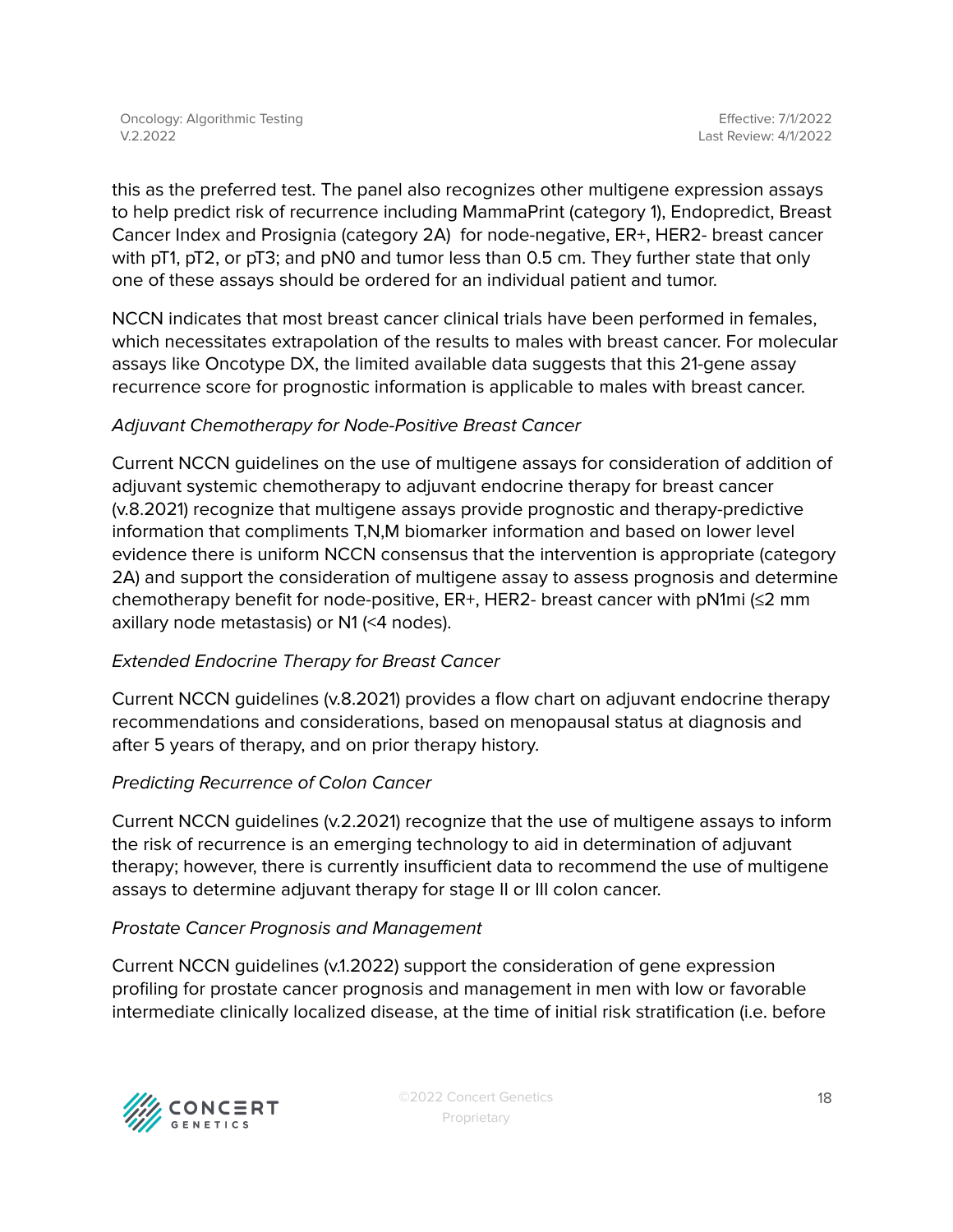treatment). Additionally, a subset of these tests are recommended for consideration in men with unfavorable intermediate- and high-risk disease.

#### Prostate Cancer Risk Assessment and Early Detection

Current NCCN guidelines (v.1.2021) support the consideration of biomarkers that improve the specificity of screening in patients with a PSA level greater than 3 ng/mL who have not yet had a biopsy and in men who had a negative biopsy but are thought to be at higher risk.

Current NCCN guidelines (v.1.2021) recommend considering the use of tests that improve specificity post-biopsy, including percent-free PSA, 4kscore, PHI, PCA3 and ConfirmMDx.

#### Thyroid Cancer

Current NCCN guidelines (v.2.2021) support the use of molecular diagnostics for thyroid nodules evaluated with FNA when lesions are suspicious for follicular or Hurthle cell neoplasms, atypia of undetermined significance or follicular lesions of undetermined significance.

#### Uveal Melanoma

Current NCCN guidelines (v.2.2021) support gene expression profiling and chromosome analysis in all patients with uveal melanoma and further state that molecular testing for prognostication is preferred over cytology alone.

#### Cutaneous Melanoma

Current NCCN guidelines (v.2.2021) recognize that the use of gene expression profiling as an emerging technology to differentiate melanomas at low versus high risk for metastasis, to clarify indeterminate melanocytic neoplasms following histopathology, and to classify cutaneous melanoma into separate categories based on metastasis; however, currently there is insufficient data to recommend the use of gene expression profiling for cutaneous melanoma as the impact of these tests has not been established.

Current NCCN guidelines (v.2.2021) also recognize that there are emerging technologies aiming to differentiate benign from malignant melanocytic neoplasms (e.g., IHC, CGH, FISH, GEP, SNP arrays, and NGS). The guideline states that these tests may facilitate interpretation of cases that are diagnostically uncertain and that these tests should be used as adjuncts to clinical and expert dermatopathologic examination and interpreted within the context of those findings.

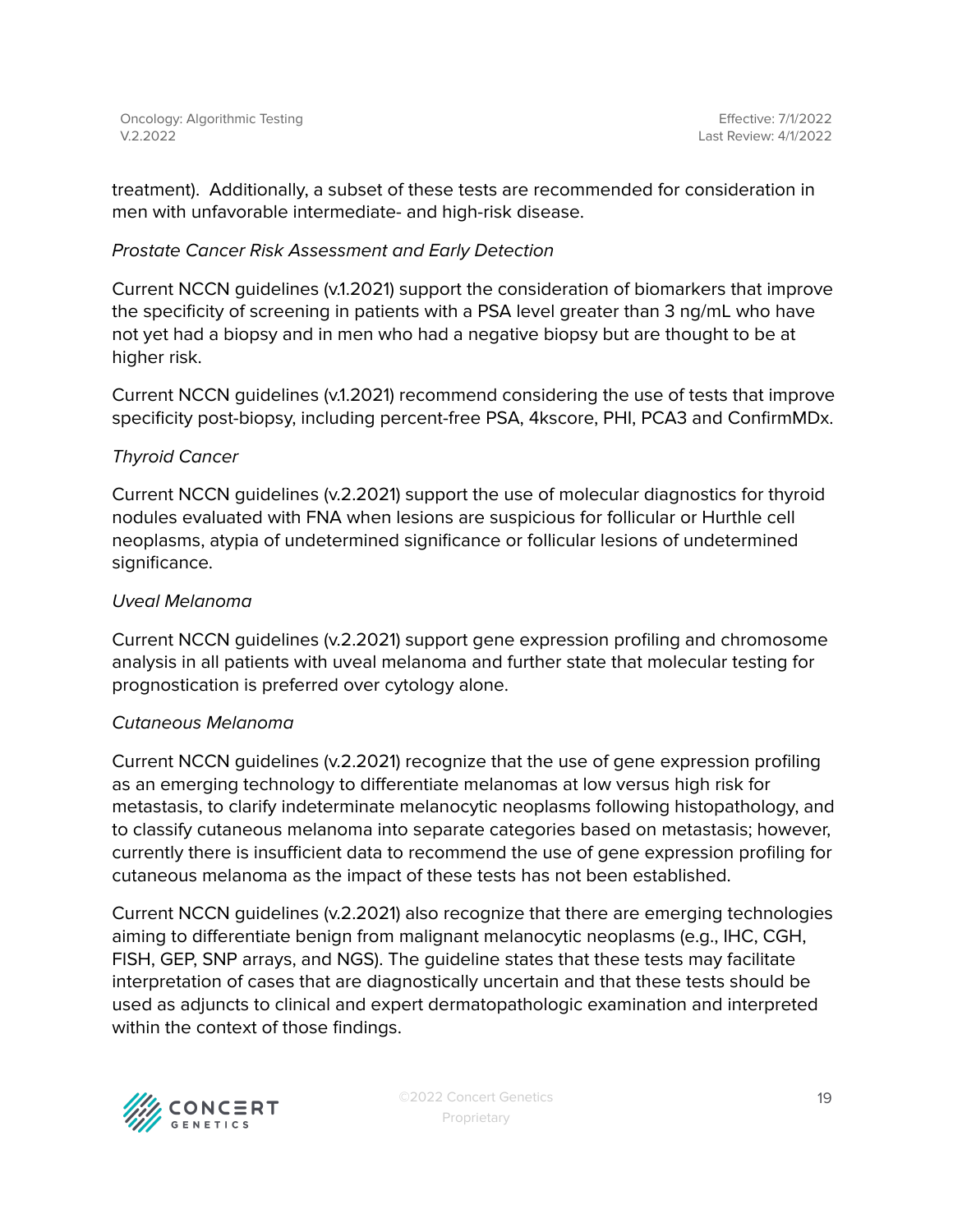#### Ovarian Cancer Risk

Current NCCN guidelines (v.1.2021) recognize the use of biomarker analysis for risk assessment for ovarian cancer in women with a pelvic mass as an emerging technology; however, there is currently insufficient data to recommend the use of biomarker analysis for determining risk for ovarian cancer.

#### Ovarian Cancer Treatment

Current NCCN guidelines for ovarian cancer (v2.2021) recommend genetic risk evaluation, and germline and somatic testing if not previously done, including BRCA1/2 to inform maintenance therapy for patients with ovarian, fallopian tube or primary peritoneal cancer. If a patient does not have a germline BRCA1/2 mutation, homologous recombination status may inform on the benefit of PARP inhibitor therapy.

The NCCN guideline for ovarian cancer (v.3.2021) recognizes that chemosensitivity/resistance assays are used in some situations where multiple equivalent chemotherapy options are available, however the current level of evidence is not sufficient to take the place of standard-of-care chemotherapy (category 3 recommendation).

#### Urinary Biomarkers for Bladder Cancer

Current NCCN guidelines (v.2.2021) support consideration for urinary urothelial tumor markers for high-risk patients with non-muscle-invasive bladder cancer (category 2b recommendation).

#### Pancreatic Cyst Risk Assessment Algorithmic Tests

Current NCCN guidelines (v.2.2021) discuss the use of endoscopic ultrasound to follow patients with pancreatic cysts and after the removal, citing that the risk of malignancy in mucinous cystic neoplasms is less than 15%. The guidelines do not include recommendation or discussion for the use of molecular analysis of pancreatic cysts to stratify risk of cancer.

#### Genetic/Familial High Risk Assessment: Breast, Ovarian and Pancreatic

Current NCCN guidelines (v.1.2022) recognize the use of polygenic risk scores as an emerging technology in the risk assessment of cancer; however, there are significant limitations in the interpretation of polygenic risk scores and therefore polygenic risk scores should not be used for clinical management at this time.

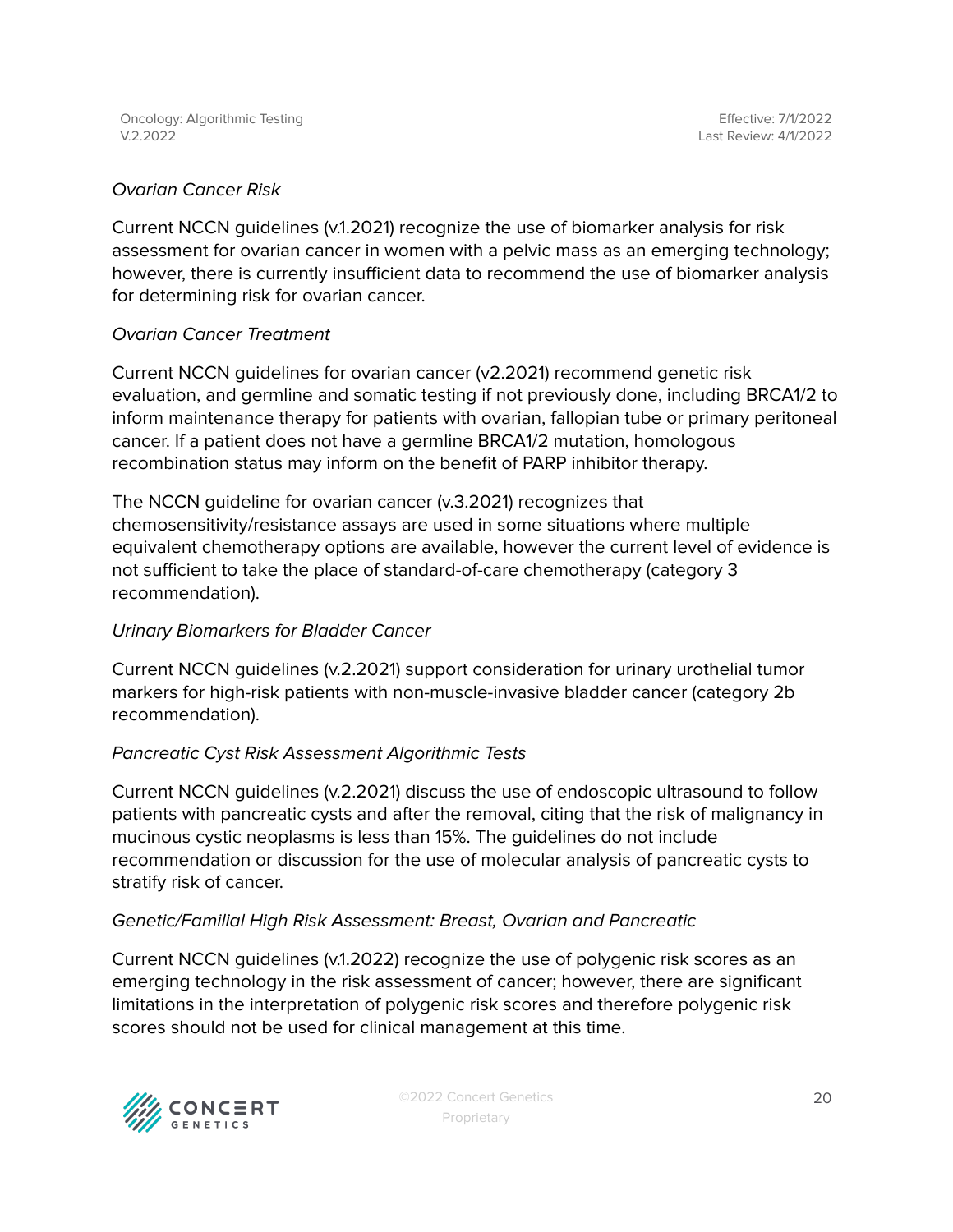NCCN does recognize that laboratory variant reporting may differ between germline and somatic testing, so it is reasonable to perform germline testing for actionable mutations even if tumor testing is negative in order to identify patients at additional risk.

#### Cancers of Unknown Primary (Occult Primary)

Current NCCN guidelines (v.2.2021) recognize the use of gene expression profiling as a tool that may be beneficial for diagnosis, but not necessarily clinical benefit. Gene sequencing to predict tissue of origin is not recommended (category 3 recommendation).

#### American Society of Clinical Oncology (ASCO)

ASCO (2020) issued a guideline for the use of PARP inhibitors in the management of ovarian cancer, which included the following summary of recommendations:

"The guideline pertains to patients who are PARPi naïve. All patients with newly diagnosed, stage III-IV EOC whose disease is in complete or partial response to first-line, platinum-based chemotherapy with high-grade serous or endometrioid EOC should be offered PARPi maintenance therapy with niraparib. For patients with germline or somatic pathogenic or likely pathogenic variants in BRCA1 (g/sBRCA1) or BRCA2 (g/sBRCA2) genes should be treated with olaparib. The addition of olaparib to bevacizumab may be offered to patients with stage III-IV EOC with g/sBRCA1/2 and/or genomic instability and a partial or complete response to chemotherapy plus bevacizumab combination. Maintenance therapy (second line or more) with single-agent PARPi may be offered for patients with EOC who have not received a PARPi and have responded to platinum-based therapy regardless of BRCA mutation status. Treatment with a PARPi should be offered to patients with recurrent EOC that has not recurred within 6 months of platinum-based therapy, who have not received a PARPi and have a g/sBRCA1/2, or whose tumor demonstrates genomic instability. PARPis are not recommended for use in combination with chemotherapy, other targeted agents, or immune-oncology agents in the recurrent setting outside the context of a clinical trial. Recommendations for managing specific adverse events are presented. Data to support reuse of PARPis in any setting are needed."

ASCO (2019) issued a guideline for the use of molecular biomarkers in localized prostate cancer that included the following summary of recommendations:

"Tissue-based molecular biomarkers (evaluating the sample with the highest volume of the highest Gleason pattern) may improve risk stratification when added



©2022 Concert Genetics Proprietary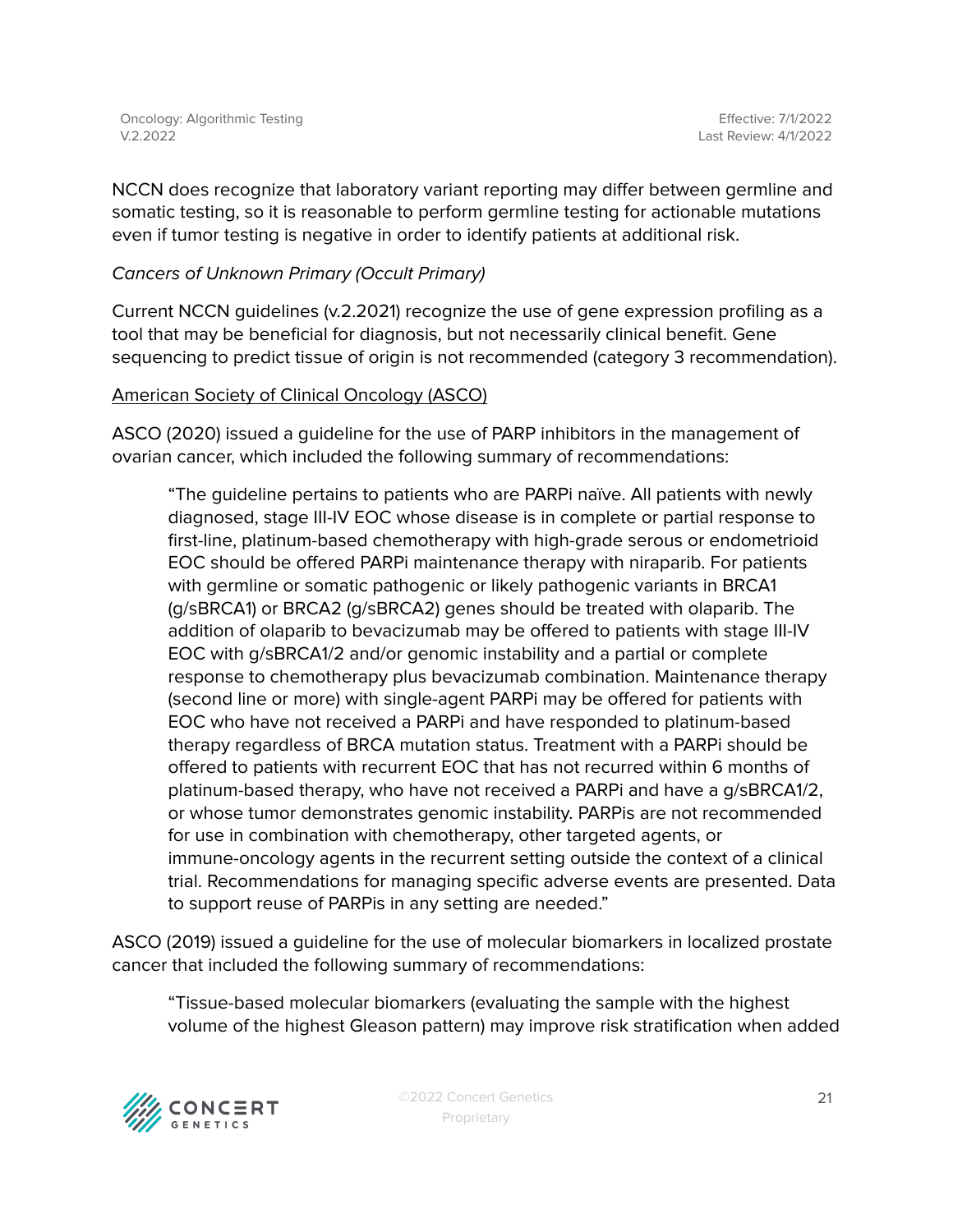to standard clinical parameters, but the Expert Panel endorses their use only in situations in which the assay results, when considered as a whole with routine clinical factors, are likely to affect a clinical decision. These assays are not recommended for routine use as they have not been prospectively tested or shown to improve long-term outcomes—for example, quality of life, need for treatment, or survival."

ASCO (2017) updated its evidence-based guidelines on the use of biomarkers to guide decisions on adjuvant systemic therapy for women with early-stage invasive breast cancer and published a focused update of those guidelines in 2019. The recommendations state that gene expression profiling biomarkers have been found to demonstrate clinical utility to guide decisions on the need for adjuvant systemic therapy in women with early-stage invasive breast cancer and known estrogen and progesterone and HER2 status and are as follows:

#### Node-Negative

- **●** For patients older than 50 years and whose tumors have Oncotype DX recurrence scores of less than 26 and for patients age 50 years or younger whose tumors have Oncotype DX recurrence scores of less than 16, there is little to no benefit from chemotherapy. Clinicians may offer endocrine therapy alone.
- **●** For patients 50 years of age or younger with Oncotype DX recurrence scores of 16 to 25, clinicians may offer chemoendocrine therapy.
- **●** Patients with Oncotype DX recurrence scores of greater than 30 should be considered candidates for chemoendocrine therapy.
- **●** Based on Expert Panel consensus, oncologists may offer chemoendocrine therapy to patients with Oncotype DX scores of 26 to 30.
- Clinician may use the EndoPredict 12-gene risk score to guide decisions on adjuvant systemic chemotherapy
- Clinician may use the Breast Cancer Index to guide decisions on adjuvant systemic therapy
- Clinician may use the MammaPrint 70-gene assay to guide decisions on adjuvant systemic therapy in women with high clinical risk per MINDACT categorization
- Clinician should **not** use the MammaPrint 70-gene assay to guide decisions on adjuvant systemic therapy in women with low clinical risk per MINDACT categorization
- Clinician may use the Prosigna PAM50 risk of recurrence score, in conjunction with other clinicopathologic variables, to guide decisions on adjuvant systemic therapy

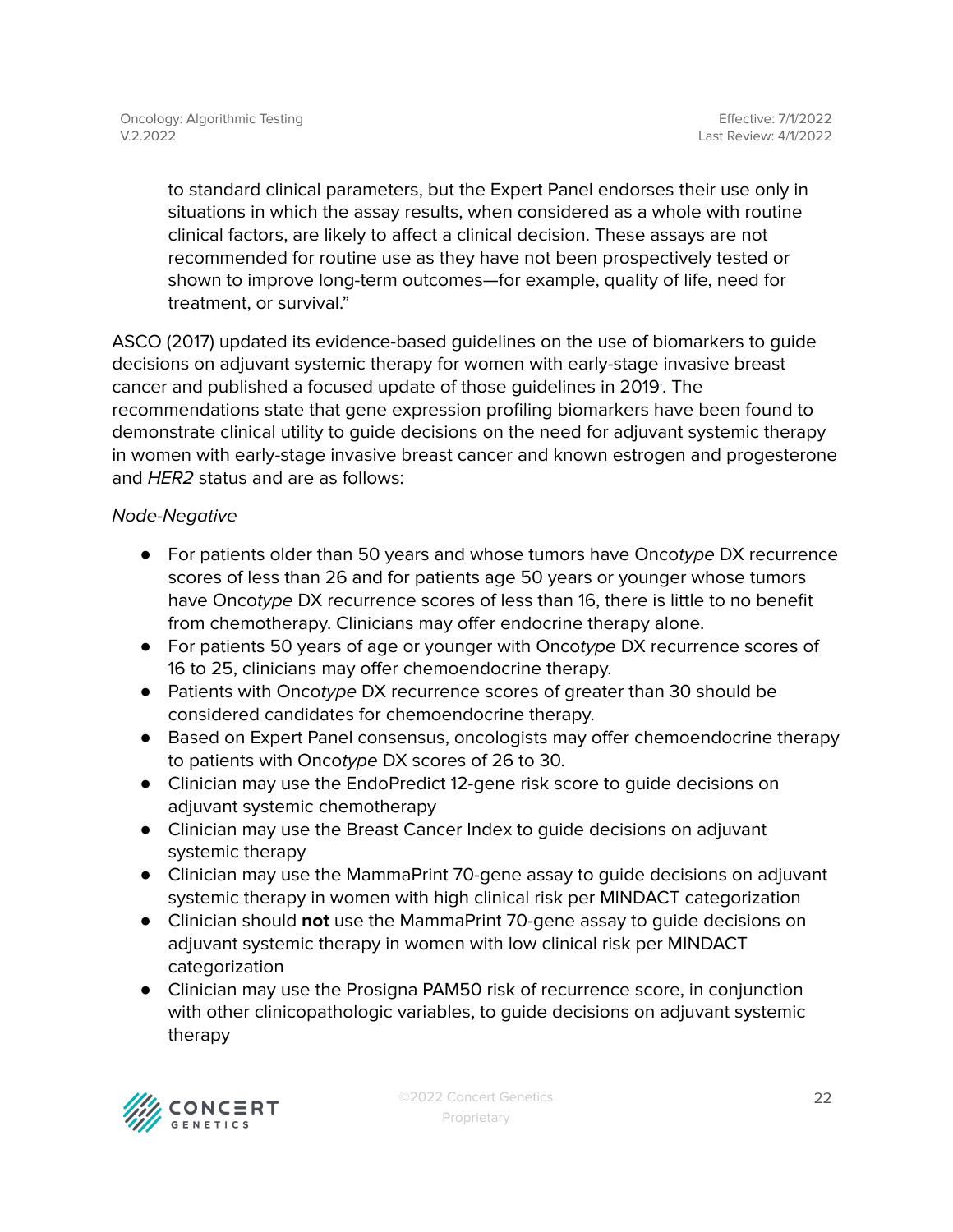#### Node-Positive (1-3 nodes)

● Clinician may use the MammaPrint 70-gene assay to guide decisions on adjuvant systemic therapy in women with high clinical risk per MINDACT categorization

ASCO (2011) published a clinical practice guideline update on the use of chemotherapy sensitivity and resistance assays which included the following summary recommendation:

"The use of [chemotherapy sensitivity and resistance assays] CSRAs to select chemotherapeutic agents for individual patients is not recommended outside of the clinical trial setting. Oncologists should make chemotherapy treatment recommendations based on published reports of clinical trials and a patient's health status and treatment preferences. Because the in vitro analytic strategy has potential importance, participation in clinical trials evaluating these technologies remains a priority."

#### American Urological Association

#### Prostate Cancer Management

The American Urological Association, American Society for Radiation Oncology, and the Society of Urologic Oncology (2017, 2018) published joint guidelines on the management of clinically localized prostate cancer which state that among most low-risk localized prostate cancer patients, genomic biomarkers have not demonstrated a clear role in the selection of active surveillance or in the follow-up of patients on active surveillance.

#### Prostate Cancer Early Detection

The American Urological Association (2013; confirmed 2018) published guidelines on the early detection of prostate cancer and concluded that the literature supporting the use of genetic and protein biomarkers for prostate cancer screening and risk assessment provides little evidence for routine use at this time. However, the guidelines did recognize that multiple approaches subsequent to a PSA test (e.g., urinary and serum biomarkers, imaging, risk calculators) are available for identifying men more likely to harbor prostate cancer and/or one with an aggressive phenotype. The use of such tools can be considered in men with a suspicious PSA level to inform prostate biopsy decisions.

The American Urological Association and the Society of Abdominal Radiology (2016) published joint guidelines on prostate magnetic resonance imaging and magnetic



©2022 Concert Genetics Proprietary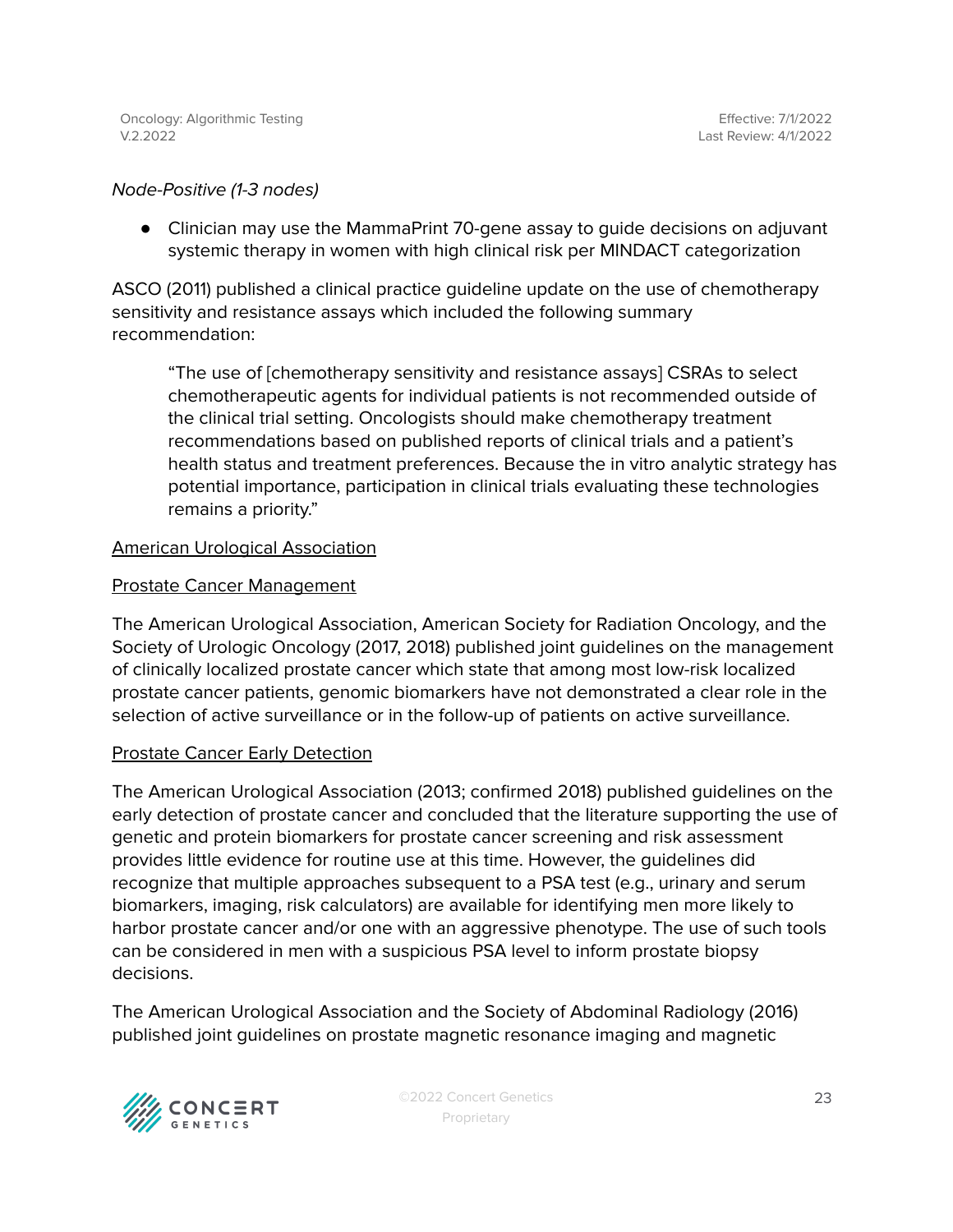resonance imaging-targeted biopsy. The associations commented that there may be value in using genetic and protein biomarkers for prostate cancer risk in patients warranting repeat biopsy; however, further research is needed to fully assess the utility.

#### Urinary Biomarkers for Bladder Cancer

The American Urological Association and Society of Urologic Oncology (2016) addressed the diagnosis and treatment of non-muscle-invasive bladder cancer, based on a systematic review and includes the following statements on the use of urine markers after the diagnosis of bladder cancer:

- Urinary biomarker analysis should not replace cystoscopic evaluation in the surveillance of NMIBC.
- Urinary biomarker analysis or cytology should not routinely be used during surveillance In a patient with a history of low-risk cancer and a normal cystoscopy
- Urinary biomarker analysis may be used to assess response to intravesical BCG (UroVysion® FISH) and adjudicate equivocal cytology (UroVysion® FISH and ImmunoCyt™) in a patient with NMIBC.

#### American Association of Clinical Endocrinologists

The American Association of Clinical Endocrinologists, American College of Endocrinology, and Associazone Medici Endocrinologi (2016) updated their joint guidelines on molecular testing for cytologically indeterminate thyroid nodules and endorsed the following:

- TERT mutational analysis may improve the diagnostic sensitivity of molecular testing on cytologic samples.
- There is insufficient evidence to recommend either in favor of or against the use of gene expression classifiers for cytologically indeterminate nodules.
- With the exception of mutations such as BRAFV600E, there is insufficient evidence to recommend in favor of or against the use of mutation testing to determine the extent of surgery.

#### American Thyroid Association

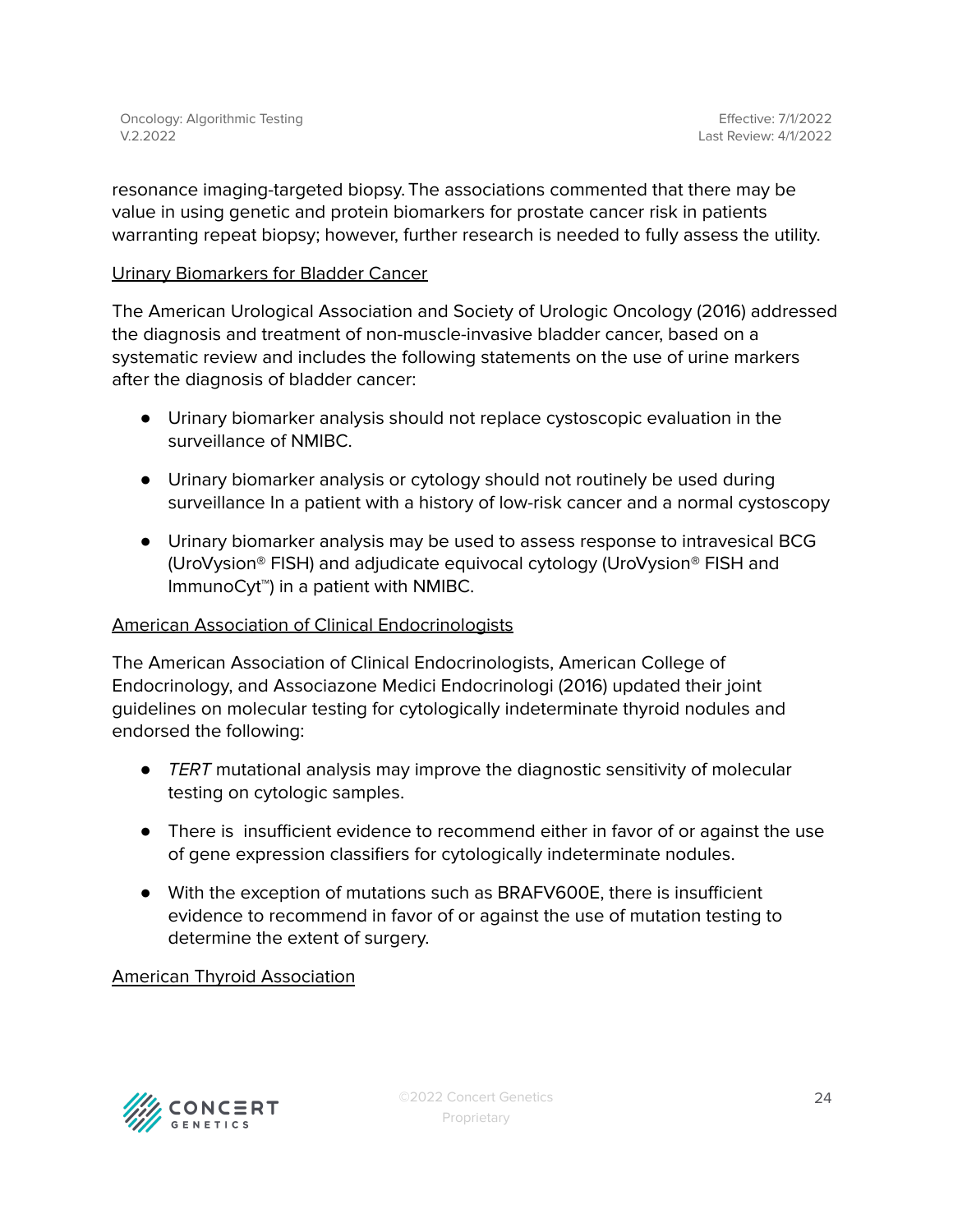The American Thyroid Association (2016) updated its guidelines on the management of thyroid nodules and differentiated thyroid cancer in adults. These guidelines made the following statements on molecular diagnostics in thyroid nodules:

- For nodules with AUS/FLUS, molecular testing may be used to supplement malignancy risk assessment in lieu or proceeding directly with either surveillance or diagnostic surgery.
- Molecular testing may be used to supplement risk assessment in lieu of proceeding directly with surgery.

#### American Academy of Dermatology

The American Academy of Dermatology (2019) published guidelines of care for the management of primary cutaneous melanoma. The guidelines state the following regarding GEP tests:

- Diagnostic molecular techniques are still largely investigative and may be appropriate as ancillary tests in equivocal melanocytic neoplasms, but they are not recommended for routine diagnostic use in CM. These include comparative genomic hybridization (CGH), fluorescence in situ hybridization (FISH), gene expression profiling (GEP), and (potentially) next-generation sequencing.
- Ancillary diagnostic molecular techniques (eg, CGH, FISH, GEP) may be used for equivocal melanocytic neoplasms.
- There is insufficient evidence of benefit to recommend routine use of currently available prognostic molecular tests, including GEP, for prognosis of CM.
- Routine molecular testing, including GEP, for prognostication is discouraged until better use criteria are defined. The application of molecular information for clinical management is not recommended.

#### American College of Gastroenterology

The American College of Gastroenterology (2018) published guidelines for the diagnosis and management of pancreatic cysts, which included the following:

● "A number of DNA, RNA, protein, and metabolomic markers have been evaluated in cyst fluid. The majority of these are still early in development and not yet ready

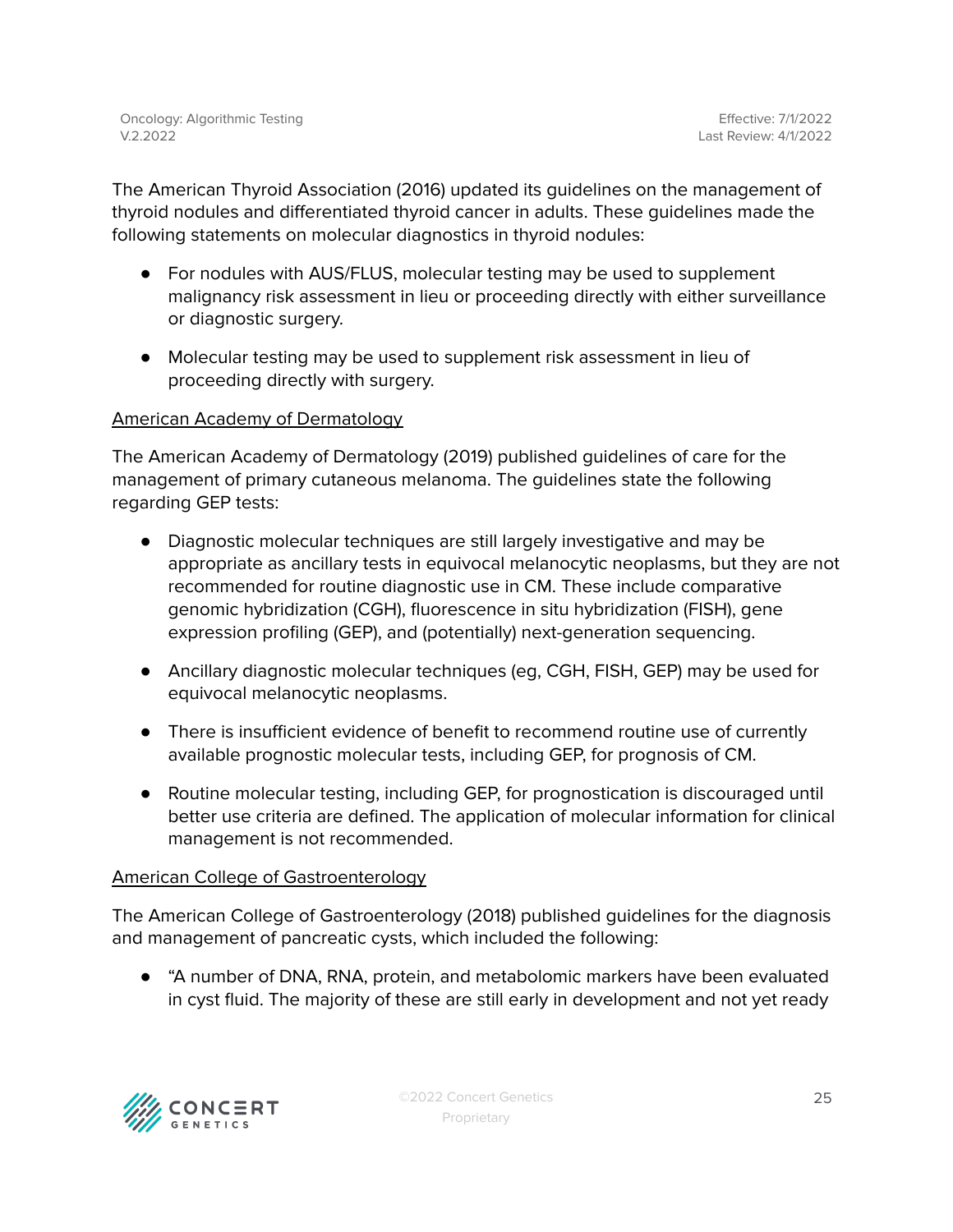for translation into clinical practice. However, analysis of DNA mutations in cyst fluid has shown promise in identifying IPMNs and MCNs."

#### Cutaneous Melanoma Prognostic Algorithmic Tests

#### Concert Genetics

This review focused on peer-reviewed, published evidence of the clinical utility of DermTech PLA through August, 2021. PubMed and ECRI Guidelines Trust searches were performed. Search terms included pigmented lesion assay, DermTech, 0089U, PRAME, LINC00518, cutaneous melanoma risk. References were also identified from the performing laboratory's website. A total of 110 abstracts from these sources were reviewed, and 30 full text publications were evaluated. At the present time, the DermTech Pigmented Lesion Assay has not been adequately shown in peer-reviewed publications to effectively result in improved health outcomes compared to the current standard of care.

#### Lung Cancer Treatment Algorithmic Tests

#### Concert Genetics

This review focused on peer-reviewed, published evidence of the clinical utility of VeriStrat® through September 2021. PubMed and ECRI Guidelines Trust searches were performed. Search terms included VeriStrat®, proteomic non-small cell lung cancer, prognosis, and survival. References were also identified from the performing laboratory's website. A total of 69 abstracts from these sources were reviewed, and 44 full text publications were evaluated. At the present time, the VeriStrat® test has not been adequately shown in peer-reviewed publications to effectively result in improved health outcomes compared to the current standard of care.

Lung Cancer Diagnostic Algorithmic Tests

Concert Genetics

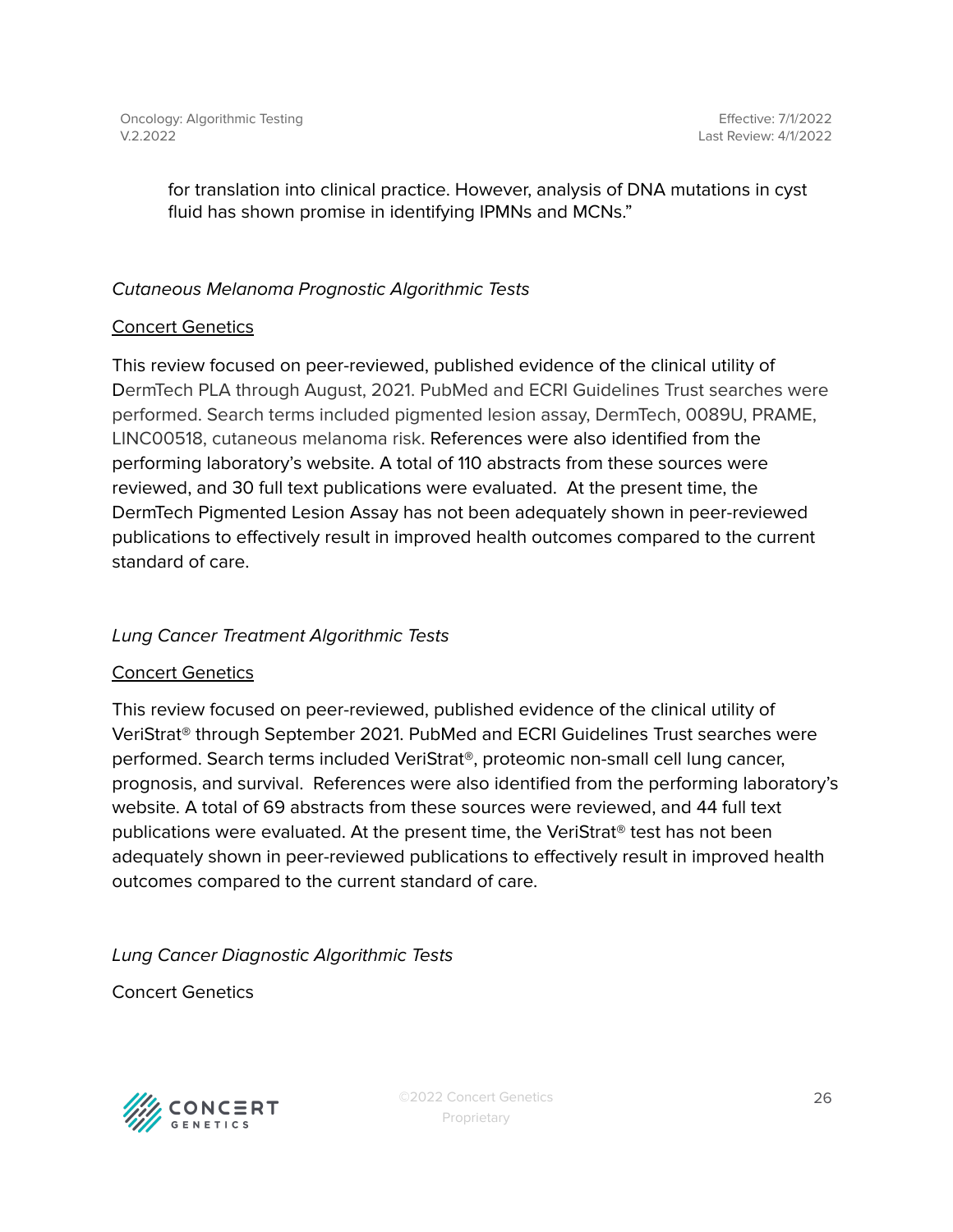This review focused on peer-reviewed, published evidence of the clinical utility of NodifyXL2, Percepta Bronchial Genomic Classifier, and Reveal Lung Nodule Characterization through October 2021. PubMed and ECRI Guidelines Trust searches were performed. Search terms included Nodify, Percepta, lung nodule, plasma-protein and multiplex. References were also identified from the performing laboratory's website. A total of 53 abstracts from these sources were reviewed, and 15 full text publications were evaluated. At the present time, NodifyXL2, Percepta Bronchial Genomic Classifier, and Reveal Lung Nodule Characterization have not been adequately shown in peer-reviewed publications to effectively result in improved health outcomes compared to the current standard of care.

[back](#page-0-0) to top

## <span id="page-26-0"></span>**REFERENCES**

- 1. National Comprehensive Cancer Network (NCCN). NCCN Clinical Practice Guidelines in Oncology: Breast Cancer. Version 8.2021. [https://www.nccn.org/professionals/physician\\_gls/pdf/breast.pdf](https://www.nccn.org/professionals/physician_gls/pdf/breast.pdf)
- 2. Andre F, Ismaila N, Henry NL et al. Use of Biomarkers to Guide Decisions on Adjuvant Systemic Therapy for Women With Early-Stage Invasive Breast Cancer: ASCO Clinical Practice Guideline Update-Integration of Results From TAILORx. J. Clin. Oncol. 2019;37(22). doi:10.1200/JCO.19.00945
- 3. Krop I, Ismaila N, Stearns V. Use of biomarkers to guide decisions on adjuvant systemic therapy for women with early-stage invasive breast cancer: American Society of Clinical Oncology clinical practice focused update guideline summary. J Oncol Pract. 2017;13(11):763-766. doi:10.1200/JOP.2017.024646.
- 4. National Comprehensive Cancer Network (NCCN). NCCN Clinical Practice Guidelines in Oncology: Colon Cancer. Version 2.2021. [https://www.nccn.org/professionals/physician\\_gls/pdf/colon.pdf](https://www.nccn.org/professionals/physician_gls/pdf/colon.pdf)
- 5. National Comprehensive Cancer Network (NCCN). NCCN Clinical Practice Guidelines in Oncology: Prostate Cancer. Version 2.2022. [https://www.nccn.org/professionals/physician\\_gls/pdf/prostate.pdf](https://www.nccn.org/professionals/physician_gls/pdf/prostate.pdf)
- 6. Carter HB, Albertsen PC, Barry MJ, et al. Early Detection of Prostate Cancer: AUA Guideline. J Urol. 2013;190(2):419.426. doi:10.1016/j.juro.2013.04.119.

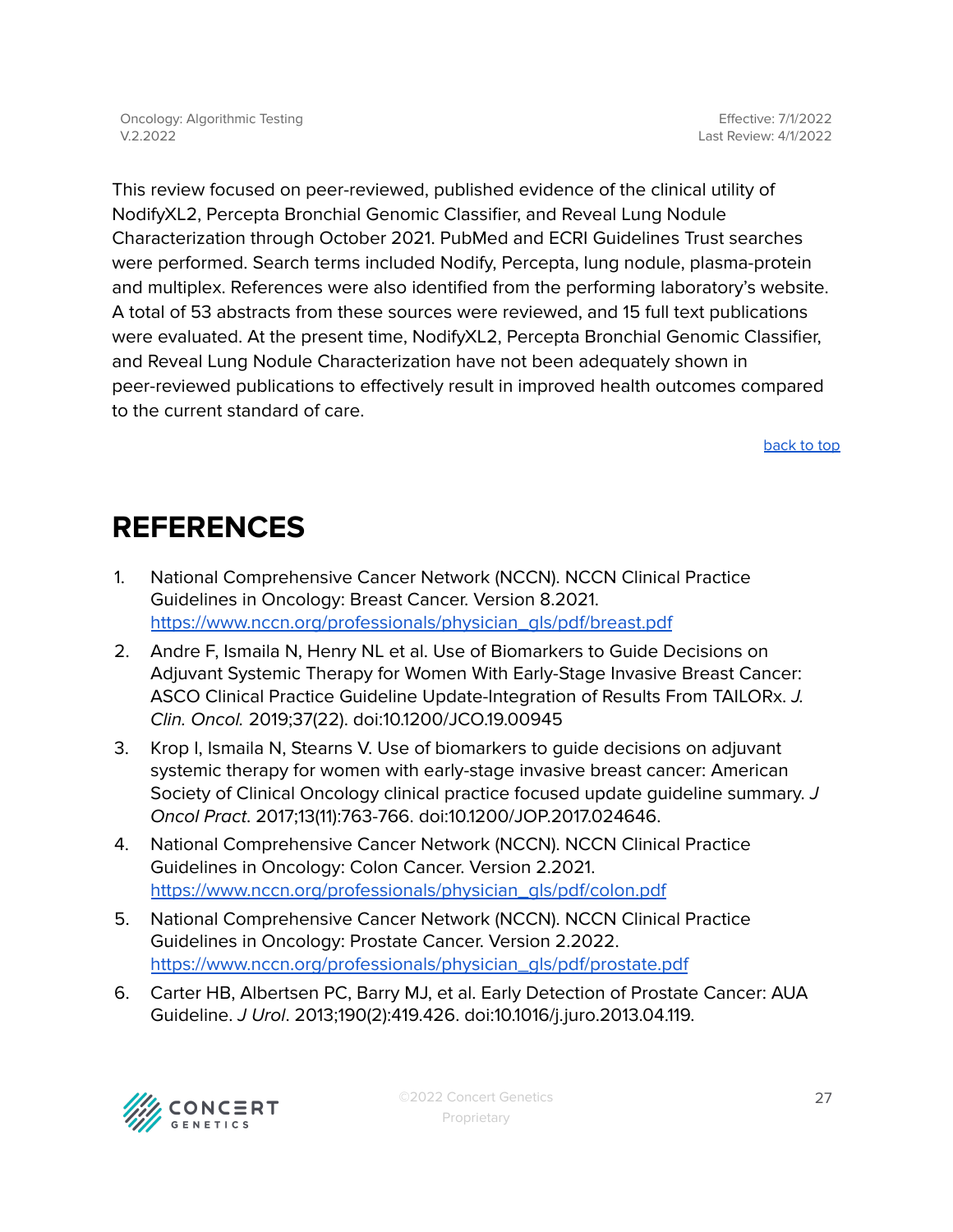- 7. Sanda MG, Cadeddu JA, Kirkby E, et al. Clinically Localized Prostate Cancer: AUA/ASTRO/SUO Guideline. Part I: Risk Stratification, Shared Decision Making, and Care Options. J Urol. 2018;199(3):683-690.doi:10.1016/j.juro.2017.11.095.
- 8. National Comprehensive Cancer Network (NCCN). NCCN Clinical Practice Guidelines in Oncology: Prostate Cancer Early Detection. V.1.2021. [https://www.nccn.org/professionals/physician\\_gls/pdf/prostate\\_detection.pdf](https://www.nccn.org/professionals/physician_gls/pdf/prostate_detection.pdf)
- 9. Sanda MG, Cadeddu JA, Kirkby E, et al. Clinically Localized Prostate Cancer: AUA/ASTRO/SUO Guideline. Part II: Recommended Approaches and Details of Specific Care Options. J Urol. 2018;199(4):990-997. doi.10.1016/j.juro.2018.01.002.
- 10. Harris LN, Ismaila N, McShane LM, et al. Use of Biomarkers to Guide Decisions on Adjuvant Systemic Therapy for Women with Early-Stage Invasive Breast Cancer: American Society of Clinical Oncology Clinical Practice Guideline. J Clin Oncol. 2016;34(10):1134-1150. doi:10.1200/JCO.2015.65.2289
- 11. National Comprehensive Cancer Network (NCCN). NCCN Clinical Practice Guidelines in Oncology: Thyroid Cancer. Version 2.2021. [https://www.nccn.org/professionals/physician\\_gls/pdf/thyroid.pdf](https://www.nccn.org/professionals/physician_gls/pdf/thyroid.pdf)
- 12. Gharib H, Papini E, Garber JR, et al. American Association of Clinical Endocrinologists, American College of Endocrinology, and Associazione Medici Endocrinologi Medical Guidelines for Clinical Practice for the Diagnosis and Management of Thyroid Nodules--2016 Update. Endocr Pract. 2016;22(5):622-639. doi:10.4158/EP161208.GL.
- 13. Haugen BR, Alexander EK, Bible KC, et al. American Thyroid Association management guidelines for adult patients with thyroid nodules and differentiated thyroid cancer: The American Thyroid Association Guidelines Task Force on Thyroid Nodules and Differentiated Thyroid Cancer. Thyroid. 2016;26(1):1-133. doi:10.1089/thy.2015.0020.
- 14. National Comprehensive Cancer Network (NCCN). NCCN Clinical Practice Guidelines in Oncology: Uveal Melanoma. Version 2.2021. [https://www.nccn.org/professionals/physician\\_gls/pdf/uveal.pdf](https://www.nccn.org/professionals/physician_gls/pdf/uveal.pdf)
- 15. National Comprehensive Cancer Network (NCCN). NCCN Clinical Practice Guidelines in Oncology: Cutaneous Melanoma. Version 2.2021. [https://www.nccn.org/professionals/physician\\_gls/pdf/cutaneous\\_melanoma.pdf](https://www.nccn.org/professionals/physician_gls/pdf/cutaneous_melanoma.pdf)
- 16. Swetter, SS, Tsao, HH, Bichakjian, CC, et al. Guidelines of care for the management of primary cutaneous melanoma. J Am Acad Dermatol. 2019;80(1):208-250. doi:10.1016/j.jaad.2018.08.055.

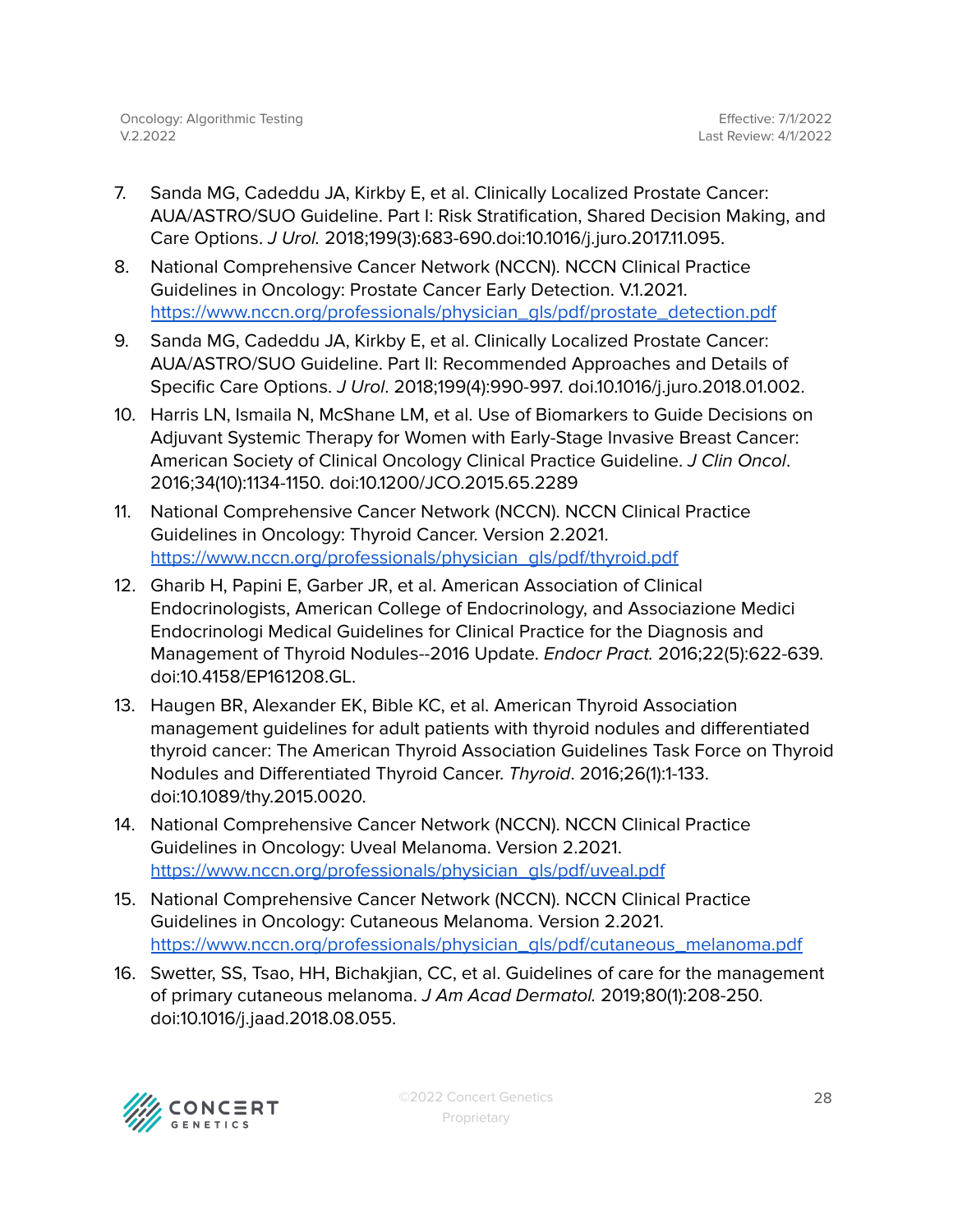- 17. National Comprehensive Cancer Network (NCCN). NCCN Clinical Practice Guidelines in Oncology: Ovarian Cancer. Version 1.2022. [https://www.nccn.org/professionals/physician\\_gls/pdf/ovarian.pdf](https://www.nccn.org/professionals/physician_gls/pdf/ovarian.pdf)
- 18. National Comprehensive Cancer Network (NCCN). NCCN Clinical Practice Guidelines in Oncology: Bladder Cancer. Version 2.2021. [https://www.nccn.org/professionals/physician\\_gls/pdf/bladder.pdf](https://www.nccn.org/professionals/physician_gls/pdf/bladder.pdf)
- 19. Chang SS, Boorjian SA, Chou R, et al. Diagnosis and treatment of non-muscle invasive bladder cancer: AUA/SUO Guideline. J Urol. 2016;196(4):1021-1029. doi:10.1016/j.juro.2016.06.049.
- 20. Chou R, Gore JL, Buckley D, et al. Urinary Biomarkers for Diagnosis of Bladder Cancer: A Systematic Review and Meta-analysis. Ann Intern Med. 2015;163(12):922-931. doi:10.7326/M15-0997.
- 21. National Comprehensive Cancer Network (NCCN). NCCN Clinical Practice Guidelines in Oncology: Genetic/Familial High Risk Assessment: Breast, Ovarian and Pancreatic. Version 1.2022. [https://www.nccn.org/professionals/physician\\_gls/pdf/genetics\\_bop.pdf](https://www.nccn.org/professionals/physician_gls/pdf/genetics_bop.pdf)
- 22. National Comprehensive Cancer Network (NCCN). NCCN Clinical Practice Guidelines in Oncology: Occult Primary (Cancer of Unknown Primary). Version 2.2021. [https://www.nccn.org/professionals/physician\\_gls/pdf/occult.pdf.](https://www.nccn.org/professionals/physician_gls/pdf/occult.pdf)
- 23. Eggener SE, Rumble RB, Armstrong AJ, et al. Molecular Biomarkers in Localized Prostate Cancer: ASCO Guideline. J Clin Oncol. 2020;38(13):1474-1494. doi:10.1200/JCO.19.02768
- 24. National Comprehensive Cancer Network (NCCN). NCCN Clinical Practice Guidelines in Oncology: Cervical Cancer. Version 1.2021. [https://www.nccn.org/professionals/physician\\_gls/pdf/cervical.pdf](https://www.nccn.org/professionals/physician_gls/pdf/cervical.pdf)
- 25. National Comprehensive Cancer Network (NCCN). NCCN Clinical Practice Guidelines in Oncology: Uterine Neoplasms. Version 3.2021. [https://www.nccn.org/professionals/physician\\_gls/pdf/uterine.pdf](https://www.nccn.org/professionals/physician_gls/pdf/cervical.pdf)
- 26. Eggener SE, Rumble RB, Armstrong AJ, et al. Molecular Biomarkers in Localized Prostate Cancer: ASCO Guideline. J Clin Oncol. 2020;38(13):1474-1494. doi:10.1200/JCO.19.02768
- 27. Jairath NK, Dal Pra A, Vince R Jr, et al. A Systematic Review of the Evidence for the Decipher Genomic Classifier in Prostate Cancer. Eur Urol. 2021;79(3):374-383. doi:10.1016/j.eururo.2020.11.021